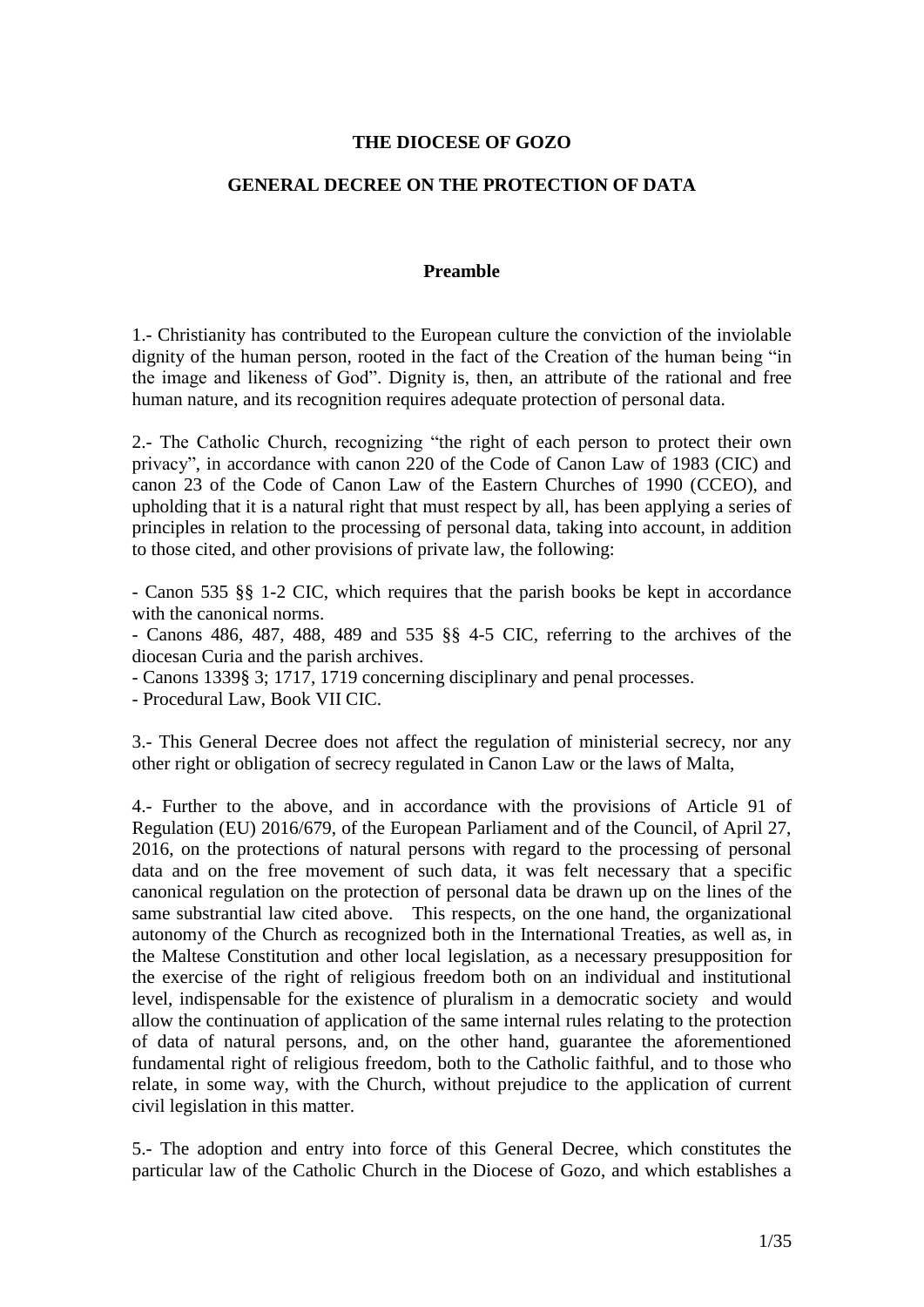substantial level of protection equivalent to the civil order, complementing the European and state regulations on the protection of natural persons with regard to the processing of personal data and their free movement, is intended, in turn, to preserve the required autonomy of the Church. So however that the provisions of this General Decree shall prevail over any norm, custom or practice, as is currently in force within the Diocese, in so far as they regulate data protection matters.

6.- Considering that the exceptions provided for in the EU Regulation with regard to some rights that need to be protected are insufficiently addressed in the same legal framework, the same Regulation allows that the Church, from its own canonical tradition, guarantee and complement an adequate level of protection foreseen in the civil legislation. In this sense, the adoption of a General Decree allows the introduction of clauses that protect the specific interests of the Catholic Church, as a religious denomination, and guarantee its peculiarities.

7.- The content of this General Decree, which has been drafted taking into account the guidelines of the Episcopal Commission of the European Communities, reproduces, where it is considered appropriate, the most significant Articles of the EU Regulation, to facilitate its later application, so that later no need shall arise for excessive references to the European text.

In accordance with the above, and pursuant to cann. 29, 391, and 455 § 4:

# **DECREES**

#### **Chapter 1**

#### **General Provisions**

#### **Article 1. Object**

The object of this General Decree is the protection of the personal rights of natural persons with regard to the processing of personal data; as well as the guarantee that the acquisition, storage and use of data relating to the faithful, by the canonical entities, ecclesiastical associations, is carried out in full respect of the right of the person to the one's good name and confidentiality as recognized by canon 220 of the Code of Canon Law.

#### **Article 2. Scope of material application**

§ 1. This General Decree applies to the total or partial automated processing of personal data, and to such other processing other than by automated means where such personal data forms part of a filing system or is intended to form part of a filing system.

Provided that this General Decree shall not apply to the processing of personal data by a natural person in the course of a purely personal or household activity.

§ 2. This General Decree does not affect the regulation of ministerial secrecy, nor any other right or obligation of secrecy regulated in Canon Law or the Laws of Malta.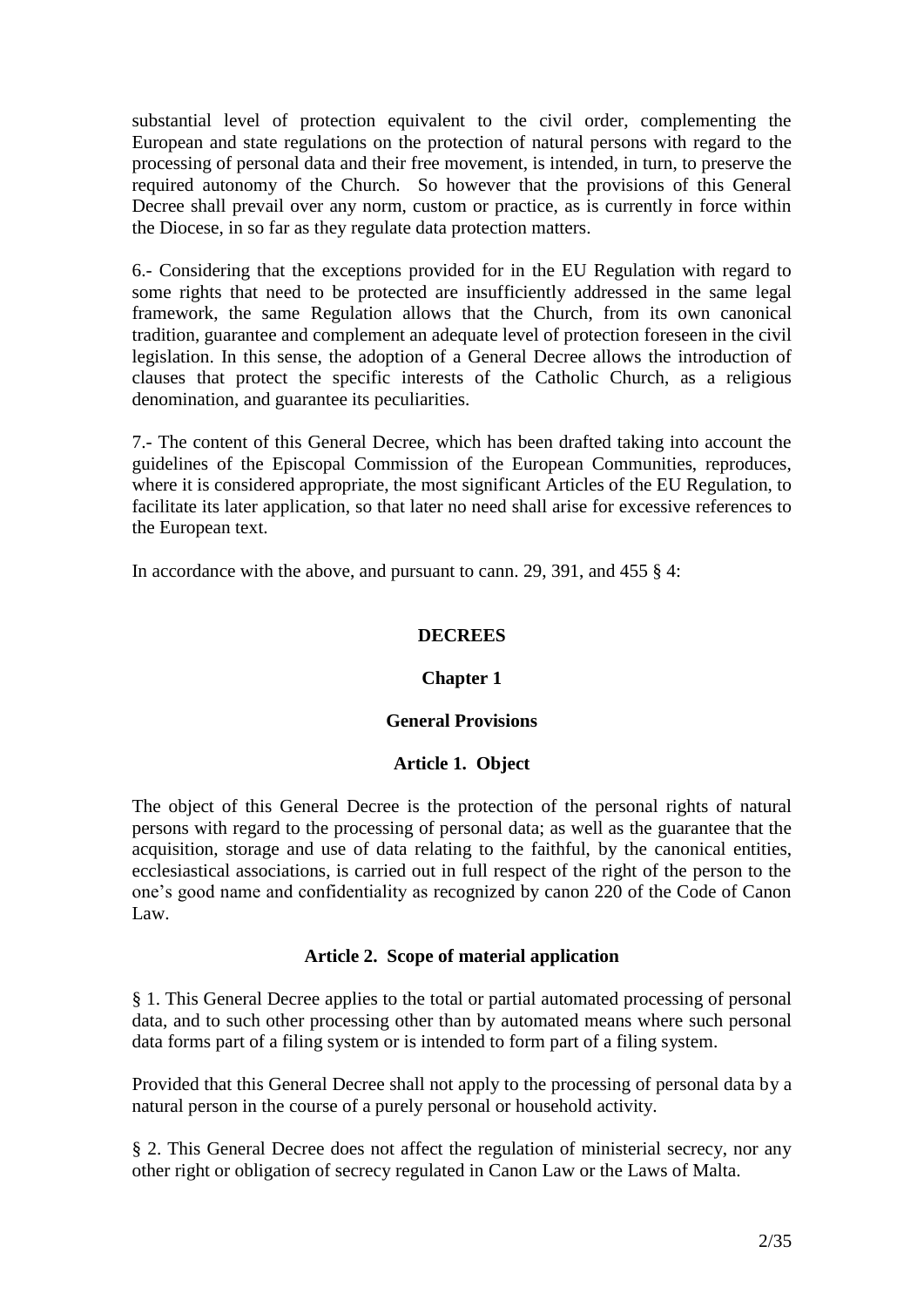### **Article 3. Scope of organizational application**

§1. This General Decree shall apply to all entities of the Diocese of Gozo, and, in a specific way, to the extent that the processing of personal data has within the activities of the aforementioned entities in the fulfillment of their purposes, regardless of where the processing is carried out, or if it is carried out by an ecclesiastical authority or is carried out in its name.

§ 2. The canonical entities, even those of Pontifical right, as well as entities formed under civil law that are related to the the Diocese of Gozo, may avail themselves of the provisions of this General Decree, after informing the Bishop, and unless the Bishop objects.

#### **Article 4. Definitions**

§ 1. "Personal Data" means any information about an identified or identifiable natural person ("data subject"); any person whose identity can be determined, directly or indirectly, in particular by means of an identifier, such as a name, an identification number, location data, an online identifier or one or several elements of the identity: physical, physiological, genetic, psychic, economic, cultural or social of that natural person;

§ 2. "Processing": means any operation or set of operations performed on personal data or on sets of personal, whether or not by automated means, such as collection, registration, organization, structuring, retention, adaptation or modification, extraction, consultation, use, communication by transmission, dissemination or any other form of access, check or interconnection, restriction, suppression or destruction;

§ 3. "Restriction of the processing": means the marking of stored personal data for the purpose of limiting its processing in the future;

§ 4. "Profiling": means any form of automated processing of personal data consisting of using personal data to evaluate certain personal aspects of a natural person, in particular to analyze or predict aspects related to the professional performance, economic situation, health, personal preferences, interests, reliability, behavior, location or movements of said person;

§ 5. "Pseudonymisation": means the processing of personal data in such a way that they can no longer be attributed to an individual without using additional information, provided that such additional information is kept separately and is subject to technical and organizational measures designed to ensure that personal data is not attributed to an identified natural person or identifiable;

§ 6. "identity unlinking": means the processing of personal data so that details of personal or material conditions can no longer be attributed to an identified or identifiable natural person or are only possible by investing disproportionate time, costs and work;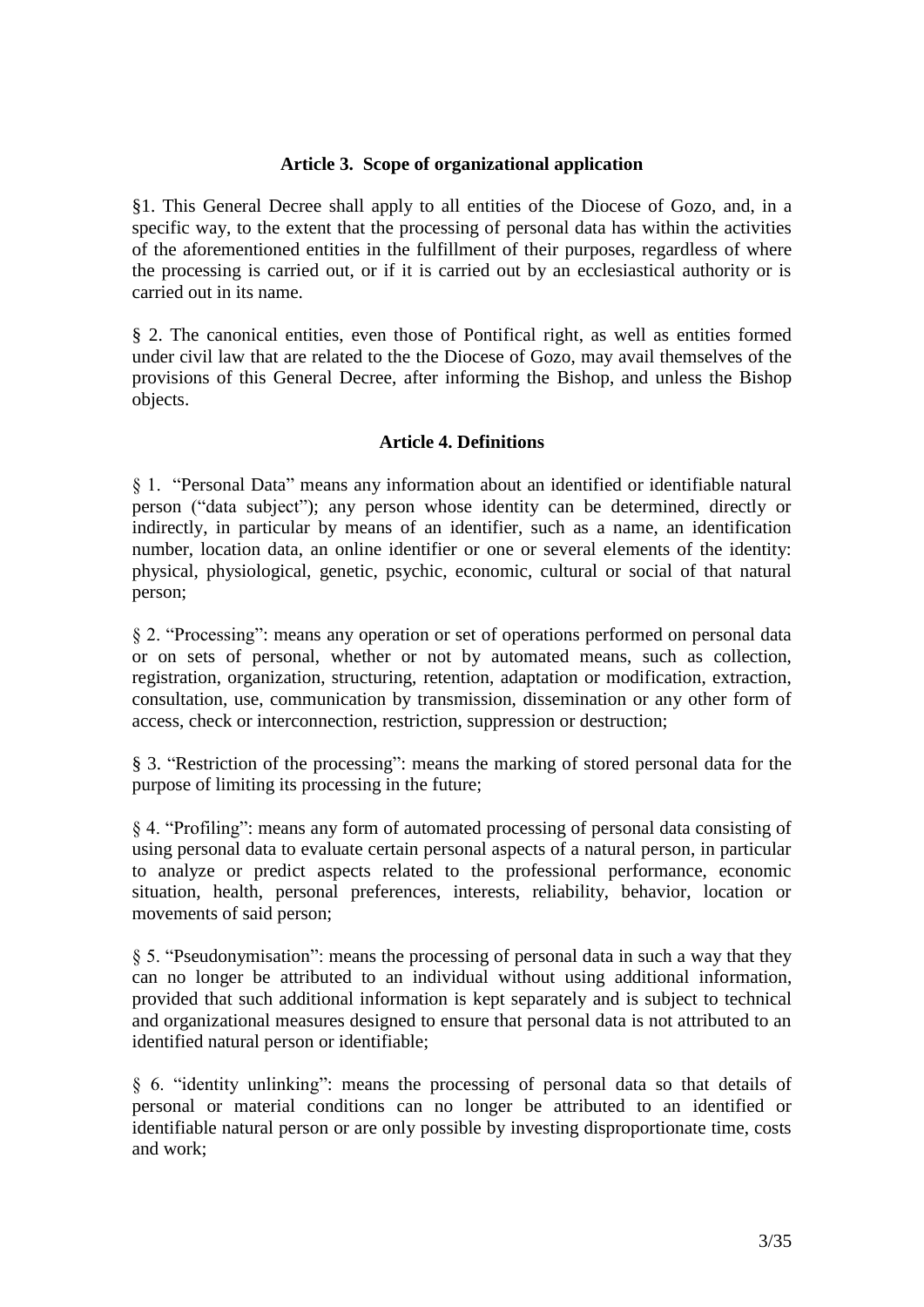§ 7. "Filing system": means any structured set of personal data, accessible according to certain criteria that allow searches by persons or personal data and not merely chronological, whether centralized, decentralized or distributed functionally or geographically,

§ 8. "Data controller": the natural or legal person, authority, agency or other body that, alone or jointly with others, determines the purposes and means of processing,

§ 9. "Processor": the individual or legal, authority, agency or other body that processes personal data on behalf of the controller;

§ 10. "Recipient": the natural or legal person, authority, agency or other body to which personal data is communicated, whether or not it is a third party;

§ 11. "Third party": the natural or legal person, authority, agency or organization other than the data subject, the processor and the persons authorized to process personal data under the direct authority of the cotroller or the processor;

§ 12. "Consent of the data subject": any free, specific, informed and unequivocal expression, by which the data subject, either through a statement or clear affirmative action (be it verbal, writtebn or electronic), accepts the processing of personal data that concern him/her.

§ 13. "Personal data breach": means any breach of security resulting from the destruction, loss or accidental or unlawful alteration of personal data transmitted, conserved or otherwise processed, or unauthorized communication or access to said data

§ 14. "Special categories of personal data": personal data revealing ratial or ethnic origin, political opinions, religious or philosophical beliefs, or trade unión membership, and the processing of generic data, biometric data for the purpose of uniquely identifying a natural person, data concerning health or data concerning a natural person's sex life or sexual orientation.

§ 15. "Genetic data": personal data relating to inherited or acquired genetic characteristics of a natural person that provide unique information about the physiology or the health of that person, obtained in particular from the analysis of a biological sample of such person

§ 16. "Biometric data": personal data resulting from a specific technical processing, relating to the physical, physiological or behavioral characteristics of a natural person which allow or confirm the unique identification of that natural person, such as facial images or fingerprinting data.

§ 17. "Data concerning health": personal data relating to the physical or mental health of a natural person, including the provision of health care services, which reveal information about your health status;

§ 18. "Authorities and 'Church'": those referred to in the current Code of Canon Law,

§ 19. "Entities of the Catholic Church": those referred to in Article 3 of this General Decree,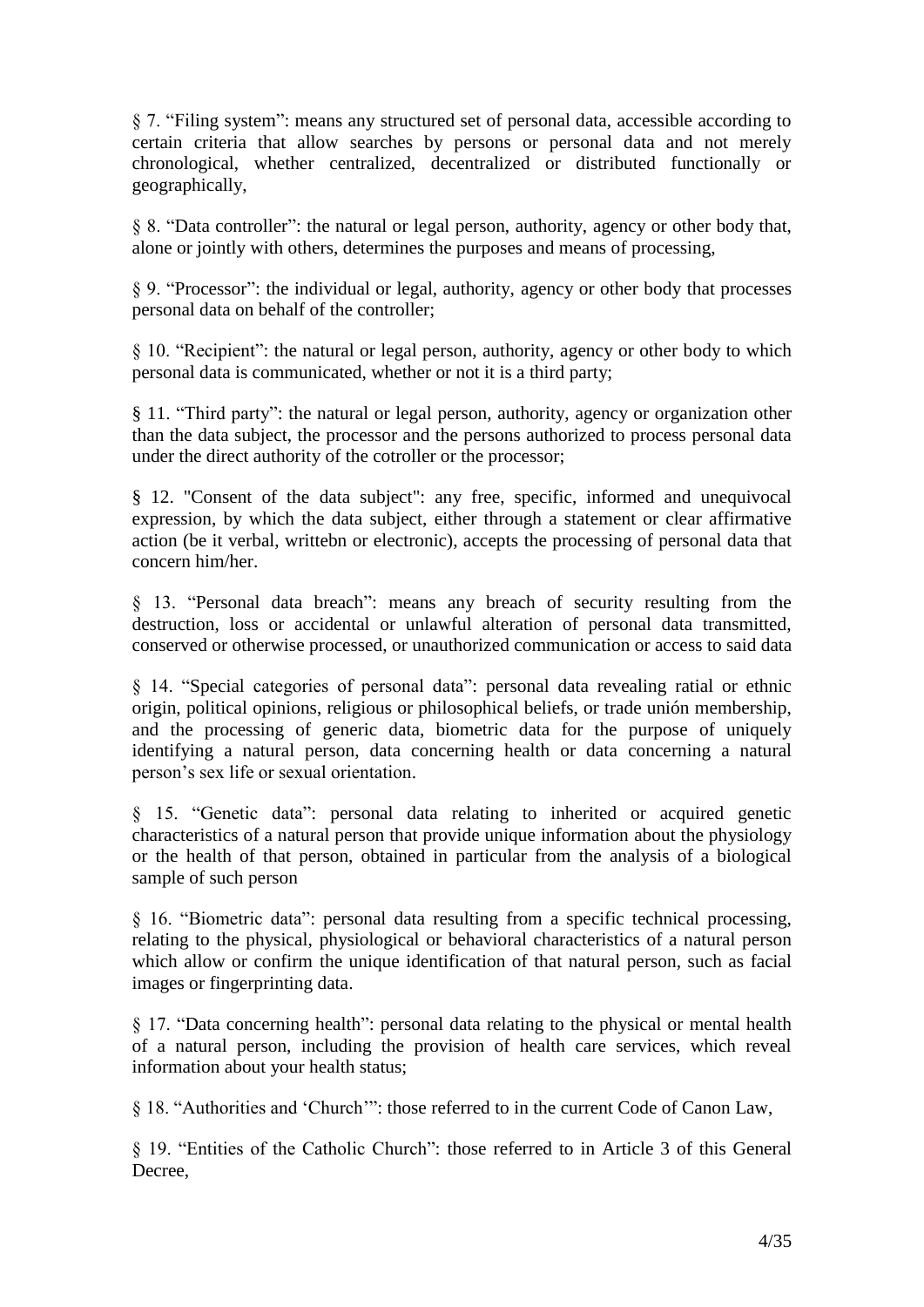§ 20. "Third country": means any country or territory outside of the European Economic Area,

§ 21. "Company" means a legal entity composed of an association or society of persons engaged in an economic activity, regardless of its legal form, having a legal personality distinct from that of its members.

§ 22. "Business group": group constituted by a company that exercises control over its controlled companies;

§ 23. "Resilience": ability to recover the data protection system after a disturbance of any kind;

§ 24. "Supervisory authority": the independent authority in charge of data protection control;

§ 25. "Delegate for Diocesan Data Protection": Person designated by the Bishop in virtue of what is established in Article 33;

§ 26. In addition to workers who actually occupy a job or are hired by an ecclesiastical entity, the following shall be considered as "Employed persons" for the purposes of this General Decree the following:

- 1. Clergy and candidates for the priesthood,
- 2. Members of religious orders,
- 3. Persons who perform work placements or similar activities in an ecclesiastical entity,
- 4. Persons who carry out volunteer activities through or in an ecclesiastical entity,

§ 27. The duty of confidentiality shall not be waived upon termination of employment.

# **Chapter II Principles**

#### **Article 5. Data secrecy**

It is forbidden for any person to process personal data without the authorization of the data controller. The persons authorized by data controller to process data and any person involved in the same way are obliged to maintain the confidentiality of the data and to comply with the regulations on data protection and applicable codes of conduct. These obligations subsist after termination of employment.

#### **Article 6. Lawfulness of the processing of personal data**

§ 1. The processing of personal data shall only be lawful if at least one of the following conditions is met:

- 1. this General Decree or any other ecclesiastical or state norm allows or orders it;
- 2. the data subject gave his consent for the processing of his personal data for one or several specific purposes;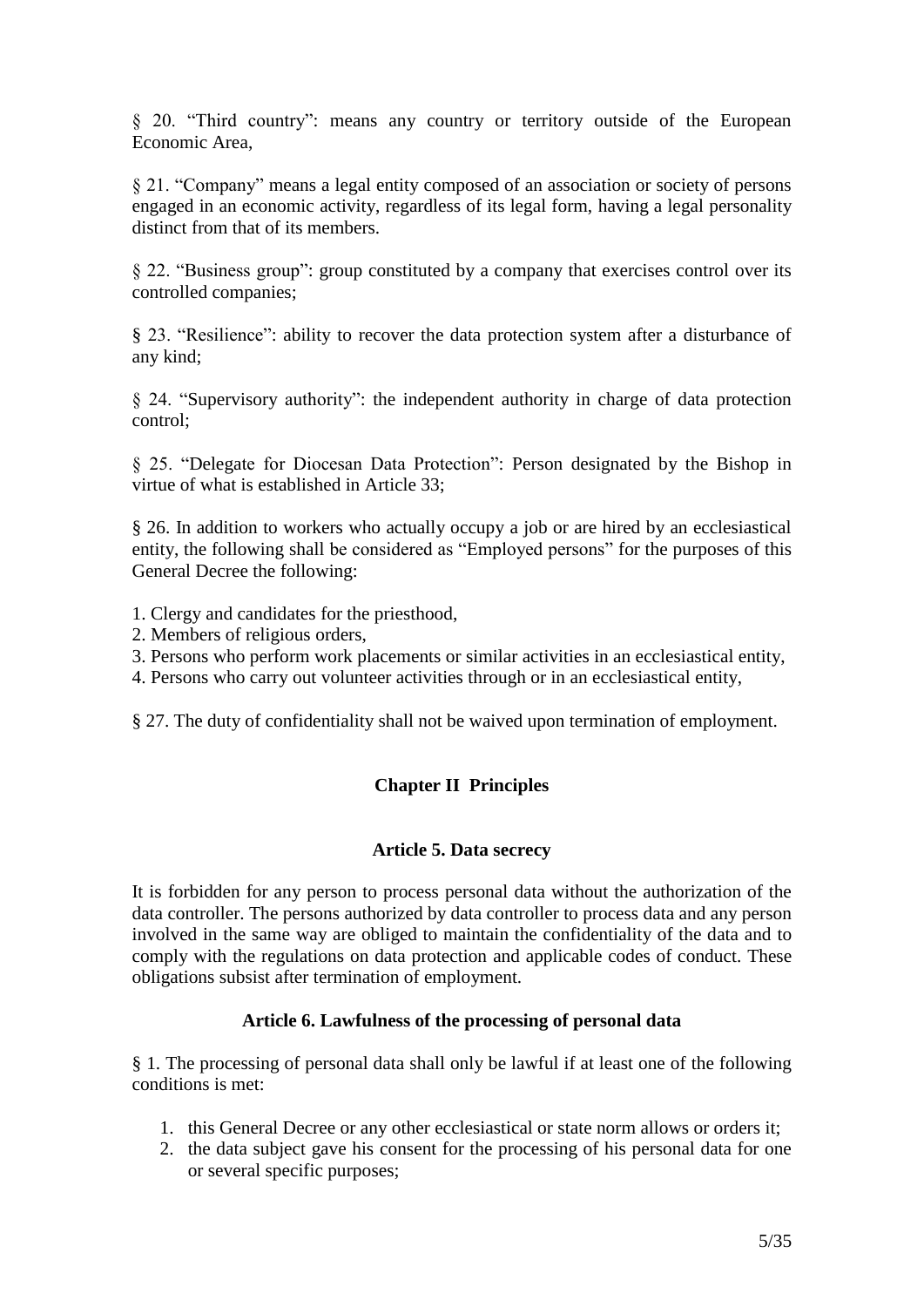- 3. the processing is necessary for the execution of a contract in which the data subject is a party or for the application at the latter's request of pre-contractual measures;
- 4. the processing is necessary for the fulfillment of a legal obligation to which the controller is subject;
- 5. the processing is necessary to protect the vital interests of the data subject or another natural person;
- 6. the processing is necessary for the realization of the proper functions of the Catholic Church or of the powers entrusted to the ecclesiastical authorities;
- 7. the processing is necessary for the satisfaction of legitimate interests pursued by the data controller or by a third party, except where such interests are overridden by the interests or fundamental rights and freedoms of the data subject which require protection of personal data, in particular where the data subject is a child or minor. The provisions of n. 7 of § 1 of this Article shall not apply to the processing carried out by the ecclesiastical authorities in the exercise of their functions.

§ 2. The processing for a purpose other than that which personal data was collected shall be lawful only if:

- 1. this General Decree or any other ecclesiastical or state norm allows or orders it;
- 2. the data subject has given his consent,
- 3. it obviously reflects the interest of the data subject and there is no reason to believe that he would deny consent;
- 4. the data given by the data subject must be verified because there are specific indications by which it can be assumed that they are incorrect,
- 5. the data are publicly accessible or the controller might publish them, unless the legitimate interest of the data subject to avoid the change of purpose evidently predominates;
- 6. is necessary to prevent a security risk or other relevant public or ecclesiastical interests;
- 7. it is necessary in order to avoid the commission of crimes or administrative infractions, for its investigation, prosecution of those responsible, prosecution or execution of sentences;
- 8. is necessary to prevent a serious infringement of the rights of a third party,
- 9. it is necessary for scientific research, provided that the scientific interest is above the interest of the person affected by the change in the purpose of the processing and the purpose of the research could not be achieved in other ways, or only with a disproportionate effort;
- 10. is necessary for the performance of the functions proper to the Catholic Church or the powers entrusted to the ecclesiastical authorities,

§ 3. A new purpose for which data will be processed, that goes beyond the original purpose for which the data was collected, shall not be deemed incompatible if it takes place in the exercise of the powers of supervision and control, of audit, the execution of verifications by the processor, with the purpose of filing in the interest of the Catholic Church, for scientific or historical research purposes or for statistical purposes. This also applies to the processing for the purpose of training and control by the data controller, to the extent that this does not conflict with the interests of the data subject.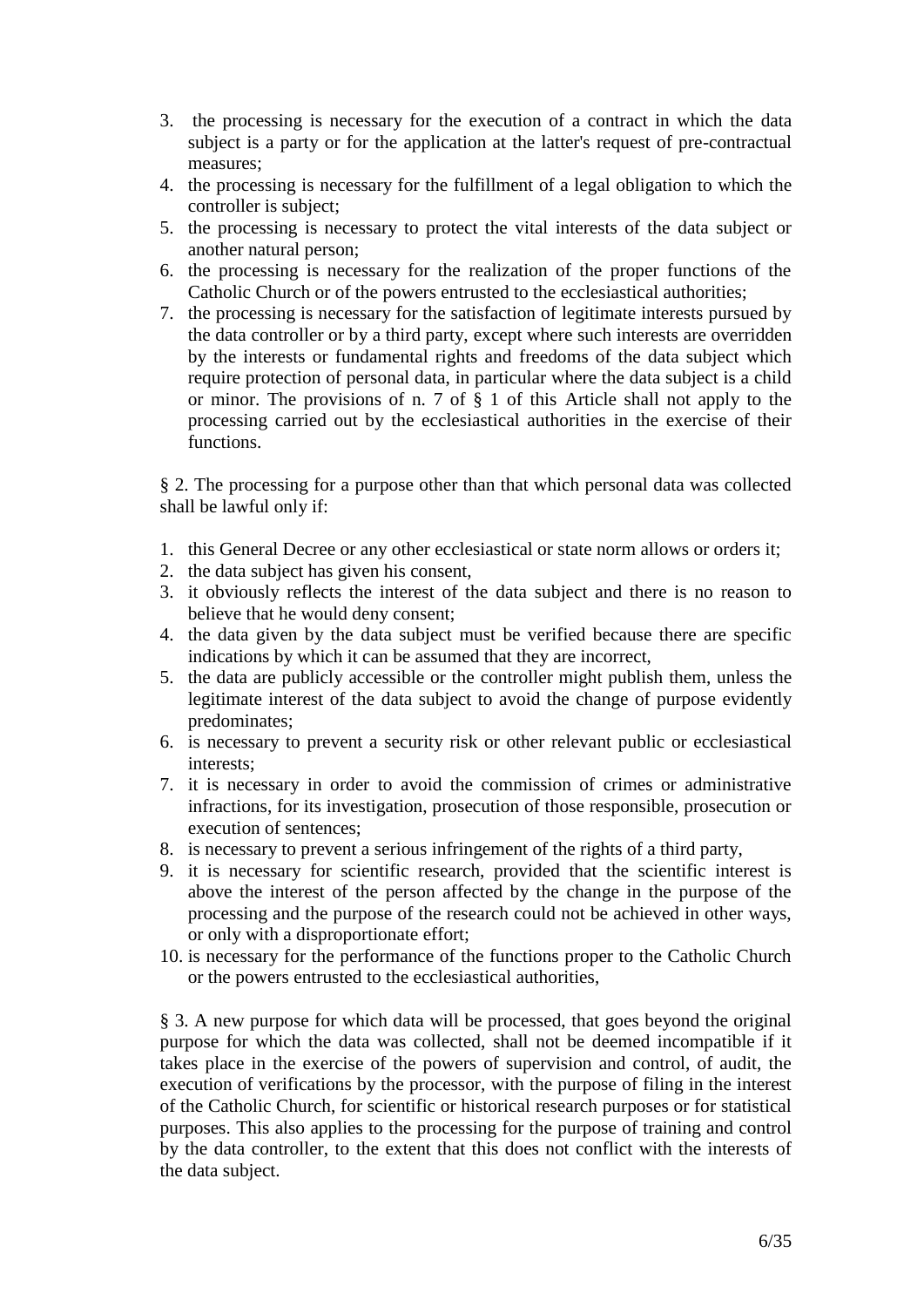§4. If the processing for a purpose other than that for which personal data have been collected is not based on the consent of the person concerned or in an ecclesiastical or state rule, the processing shall only be lawful if the purpose of the new processing is compatible with the purpose for which the personal data were originally collected.

The controller shall consider whether the new purpose is "compatible" with the original purpose taking into account the following factors:

- (a) any link between the original purpose and the new purpose;
- (b) the context in which the data have been collected, including the controller's relationship with the data subjects;
- (c) the nature of the personal data, in particular, whether special categories of personal data are affected;
- (d) the possible consequences of the new purpose of processing for data subjects; and
- (e) the existence of appropriate safeguards.

§ 5. Personal data that are only processed for control purposes, data backup or to ensure the proper functioning of a processing system can only be used for these purposes.

# **Article 7. Principles for the processing of personal data**

- § 1. Personal data shall be:
- 1. processed in a lawful, fair and transparent manner in relation to the data subject ("lawfulness, loyalty and transparency");
- 2. collected for specific, explicit and legitimate purposes, and shall not be subsequently processed in a manner incompatible with said purposes, except as established in this General Decree or in the applicable regulations ("restriction of purpose");
- 3. adequate, relevant and limited to what is necessary in relation to the purposes for which they are processed. In particular, personal data must be pseudonymous to the extent that this is possible in accordance with the purpose for which they are used and that this is not disproportionate to the intended purpose of the protection ("data minimization");
- 4. exact and, if necessary, updated;
- 5. all reasonable measures shall be taken so that personal data that are inaccurate data with respect to the purposes for which they are processed ("accuracy") are removed or rectified without delay;
- 6. maintained in a way that allows the identification of the data subjects for no longer than necessary for the purposes of processing personal data, except as established in this General Decree or in the applicable regulations ("restriction of the term of retention");
- 7. processed in such a way as to ensure adequate security of personal data, including protection against unauthorized or illicit processing and against loss,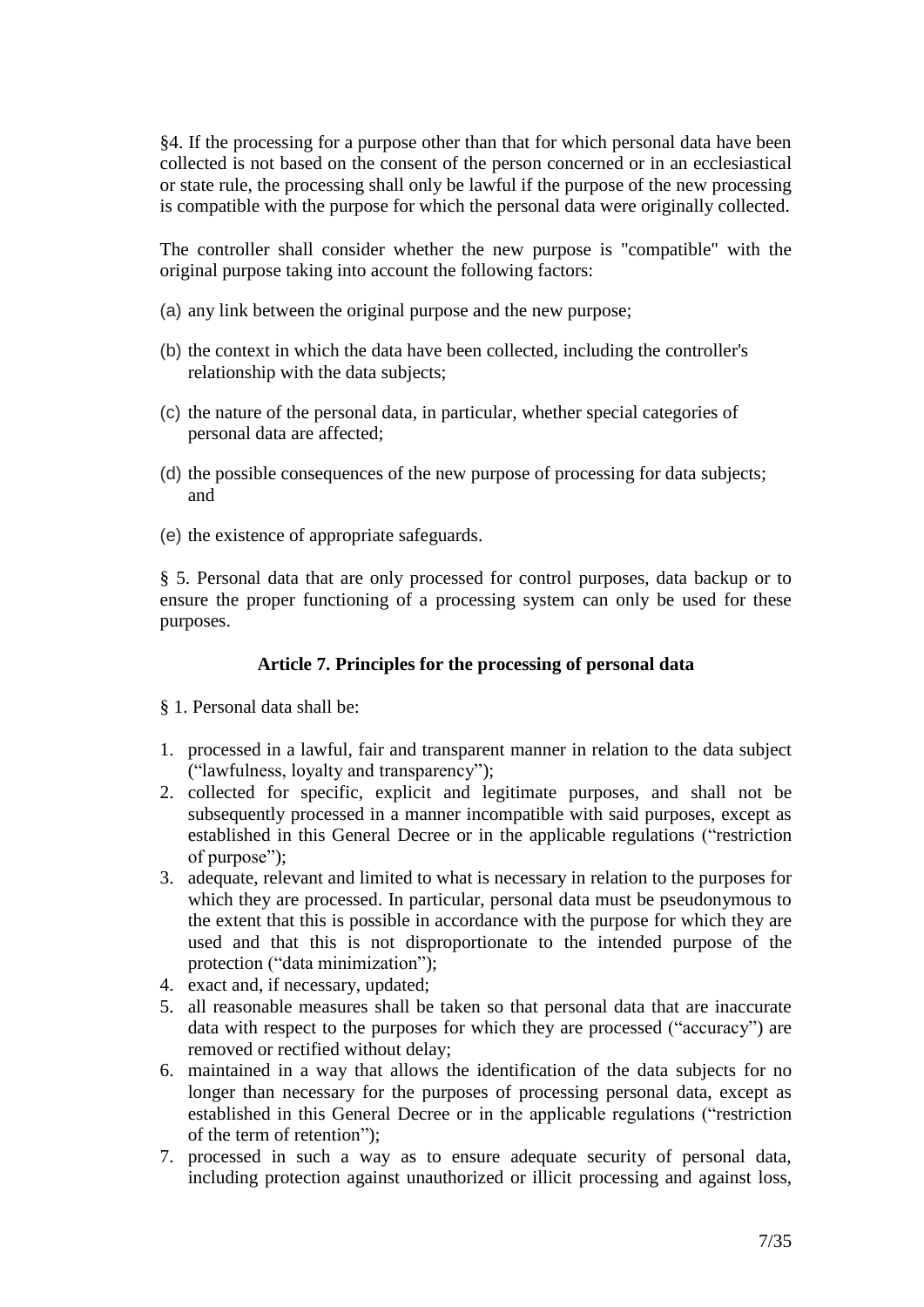destruction or accidental damage, through the application of appropriate technical or organizational measures ("integrity and confidentiality")

§ 2. The data controller shall be responsible for complying with the provisions of § 1 of this Article and able to prove it ("proactive responsibility")

### **Article 8. Consent**

§ 1. Where processing is based on consent, the controller shall be able to demonstrate that the data subject has consented to processing of his or her personal data.

§ 2. If the consent is obtained from the data subject, the party is to be informed of the purpose of the processing and, if so required by the circumstances of the individual case or at the request of the data subject, of the consequences of the denial of consent. Consent is only valid if it is based on the free decision of the person concerned.

§ 3. Consent should be given by a clear affirmative act establishing a freely given, specific, informed and unambiguous indication of the data subject's agreement to the processing of personal data relating to him or her, such as by a written statement, including by electronic means, or an oral statement.

§ 4. If the consent of the data subject is given in the context of a written declaration that also refers to other matters, the request for consent shall be presented in a way that is clearly distinguished from the other matters, in an intelligible and easily accessible manner, and using a clear and simple language. Any part of a declaration, which constitutes a violation of this General Decree shall not be binding.

§5 To the extent that special categories of personal data are processed, the consent must also explicitly refer to such data.

§6. When the processing is based on the consent of the data subject, the processor must be able to show that party consented to the processing of one's personal data.

§ 7. The data subject shall have the right to withdraw one's consent at any time. The withdrawal of consent shall not affect the legality of the processing based on the consent prior to its withdrawal. Before giving consent, the data subject shall be informed of this right. It shall be as easy to withdraw the consent as it is to give it.

§ 8. When assessing whether consent is freely given, utmost account shall be taken of whether, *inter alia,* the performance of a contract, including the provision of a service, is conditional on consent to the processing of personal data that is not necessary for the performance of that contract.

§ 9. The personal data of a minor who receives online pastoral or other similar services from an ecclesiastical entity can only be processed if the child has reached the age of 16. If the minor has not yet reached the age of 16, the processing is only lawful if the consent was given or authorized by the holder of parental authority or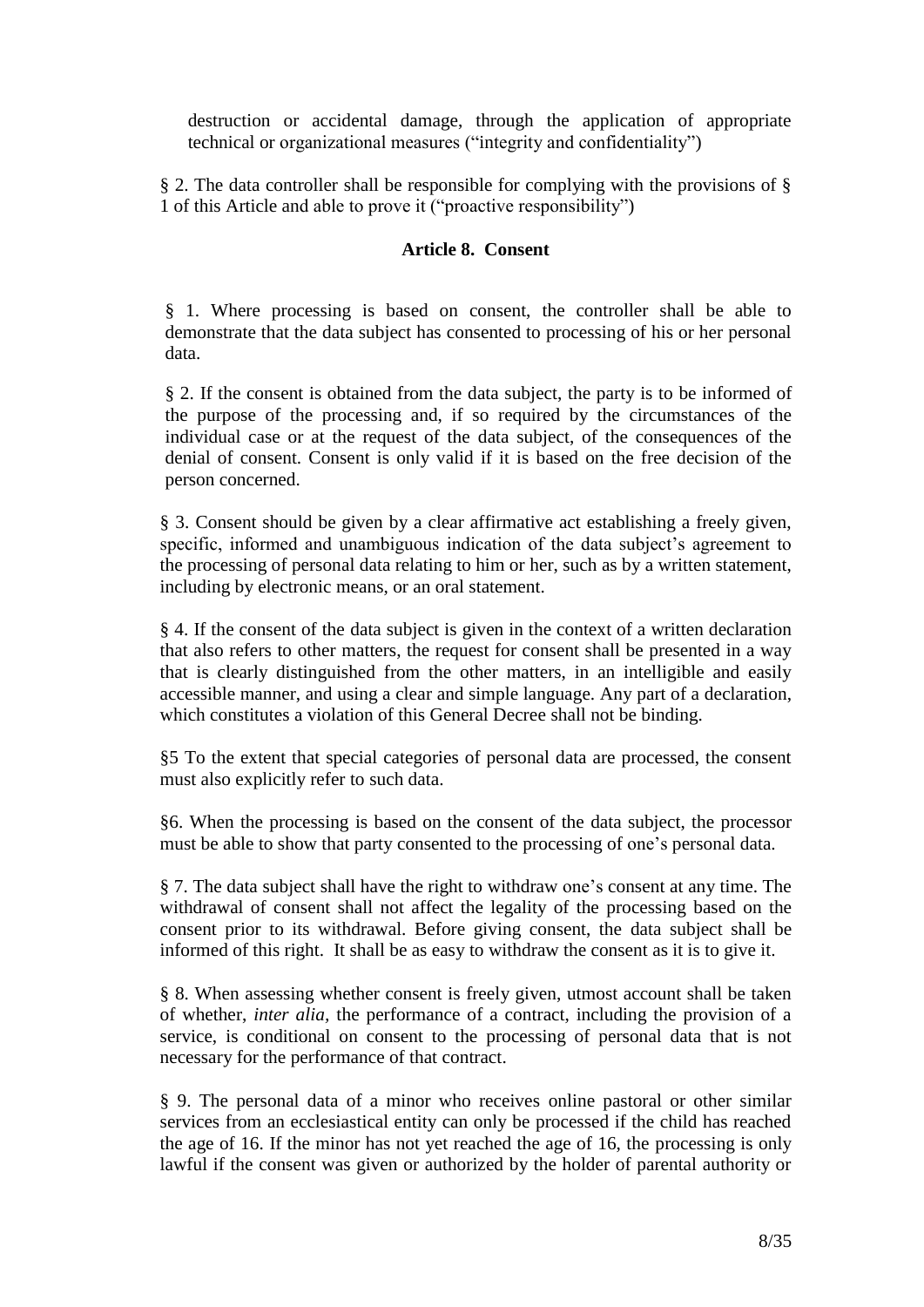guardianship over the minor, and only to the extent that it was given or authorized. The data controller must, taking into account available technology, make reasonable efforts to guarantee, in such cases, that the consent has been granted or authorized by the person authorized to do so. If the child has reached the age of thirteen years and the pastoral service required is exclusively free pastoral counseling, offered by an ecclesiastical entity, the consent of the minor or the guardian is not required to process the personal data of the minor.

### **Article 9. Communication between ecclesiastical entities or ecclesiastical authorities**

§ 1. The communication of personal data between ecclesiastical entities or ecclesiastical authorities is permitted if it is a consequence of compliance with a norm or is necessary for the fulfillment of its purposes and the requirements of the Article 6.

§ 2. The responsibility of the communication shall only be the addressee in those cases in which, by virtue of the applicable regulations, the data controller is obliged to communicate the data.

§ 3. The addressee can only process the data communicated for the purpose for which they have been communicated. Processing for other purposes is only permitted under the conditions of Article 6 § 2.

§ 4. §§ 1 to 3 shall also apply to communication to public authorities.

§ 5. If personal data that may be communicated in accordance with this paragraph are linked to other personal data, the data subject or a third party, in such a way that separation is impossible or only possible with an unreasonable effort, the communication shall be extended to such data as the interest of the communication reasonably justifies it, but the processing of the data linked by the recipient shall not be, by itself, admissible.

# **Article 10. Communication to non-ecclesiastical or public authorities**

The communication of personal data to entities other than those included in the previous paragraph is only allowed if the requirements of Article 6 are met, the data controller has no legitimate interest in excluding such communication and it does not entail any danger to the mission of the Catholic Church.

# **Article 11. Processing of special categories of personal data**

§ 1. The processing of special categories of personal data is prohibited.

§ 2. The prohibition in sub-article 1 does not apply if one of the following applies:

1. if the data subject has expressly consented to the processing of personal data for one or more specific purposes;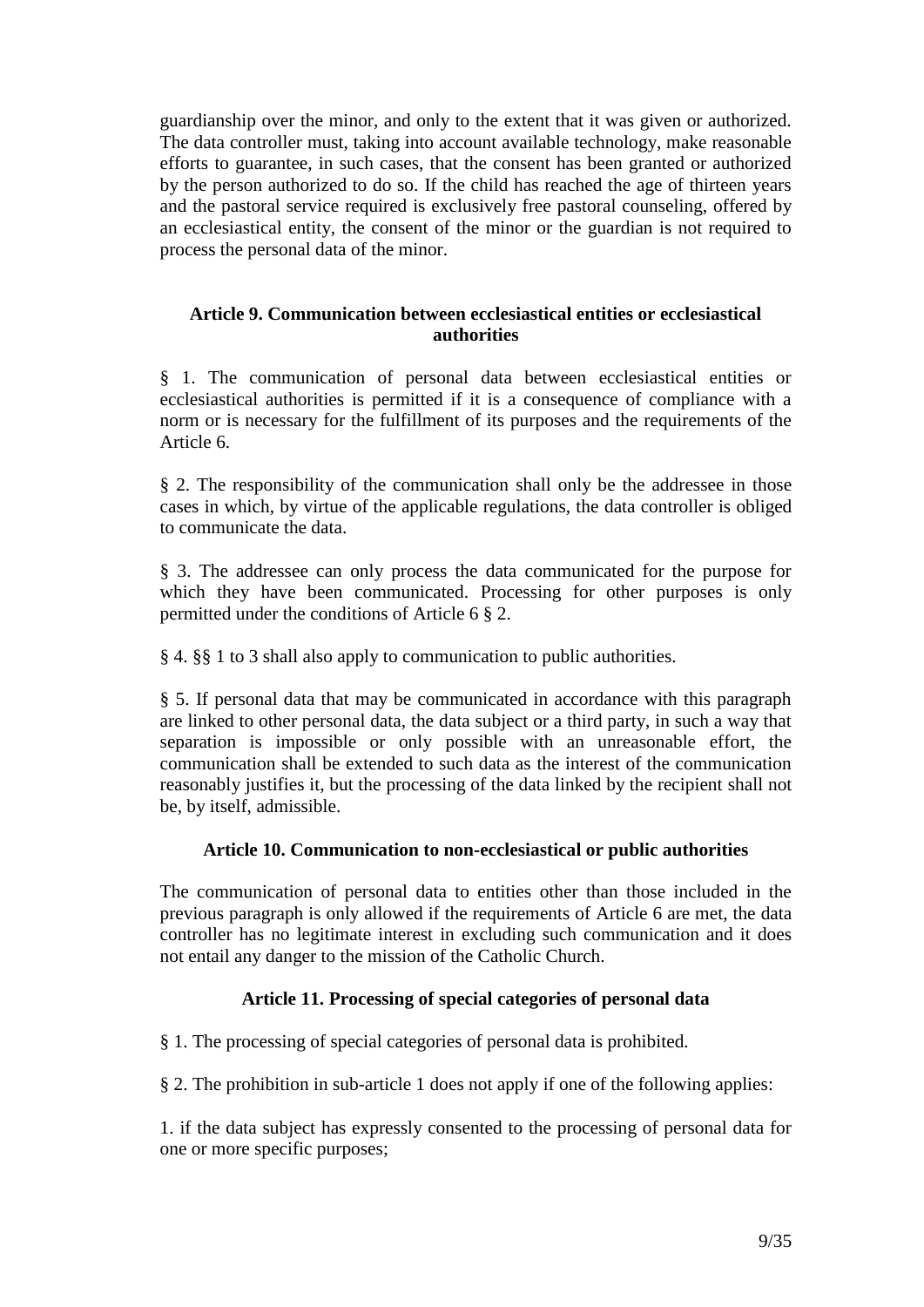2. the processing is necessary for the purposees of carrying out the obligations and exercising specific rights of the controller or the data subject in the field of employment and social security and social protection law; and of employees falling directly under canon law;

3. if the processing is necessary to protect the vital interests of the data subject or of another natural person, in the event that the data subject is not physically or legally able to give his or her consent;

4. when the processing is carried out by a church entity or authority in the course of its legitimate activities and on the condition that the processing relates solely to the members or to former members or to persons who have regular contact or connection with its purposes and that the personal data are not disclosed outside the entity without the consent of the data subjects;

5. when the processing refers to personal data that the data subject has made manifestly public;

6. if the processing is necessary for the formulation, exercise or defense of judicial or administrative claims, or when the courts or the ecclesiastical authorities have to deal with the aforementioned data in the exercise of their respective jurisdictions;

7. if the processing is based on canon law, is proportional and legitimate to the objective pursued, respects the content of the right to data protection, and establishes appropriate and specific measures to safeguard the fundamental rights and interests of the data subject;

8. when the processing is necessary for the purposes of preventive or occupational medicine, for the assessment of the working capacity of the employee, for medical diagnosis, the provision of health or social care, or for the management of systems and services in the field of health or social care on the basis of canon law or state law, or under contract with a health professional and subject to the conditions and guarantees mentioned in § 3;

9. if the processing is appropriate and specific for reasons of public interest in the field of public health or to guarantee high quality and safety standards for health care and for medicines and medical devices, based on ecclesiastical or national legislation. In such a case, necessary measures are foreseen to protect the rights and freedoms of the person concerned, in particular professional secrecy;

10. The processing is necessary for archiving purposes in the interest of the Catholic Church, scientific or historical research purposes or statistical purposes, is based on canon law, is proportional to the objective pursued, preserves the essence of the right to privacy and establishes appropriate and specific measures to safeguard the fundamental rights and interests of the data subject.

§ 3. Special categories of personal data may be used in accordance with sub-article 2,8, of the previous paragraph, if they are processed by or under the responsibility of a professional subject to the obligation of profesional secrecy, or if the processing is carried out by another person who is subject to an obligation of confidentiality under the applicable law.

§ 4. In cases where the prohibition of processing is not applicable, the data controller, taking into account the state of the technology, the costs of implementation and the nature, scope, circumstances and purposes of the processing and the probability and severity of the risks to the rights and freedoms associated with the processing, shall provide the natural persons appropriate and specific measures to safeguard the interests of the data subject.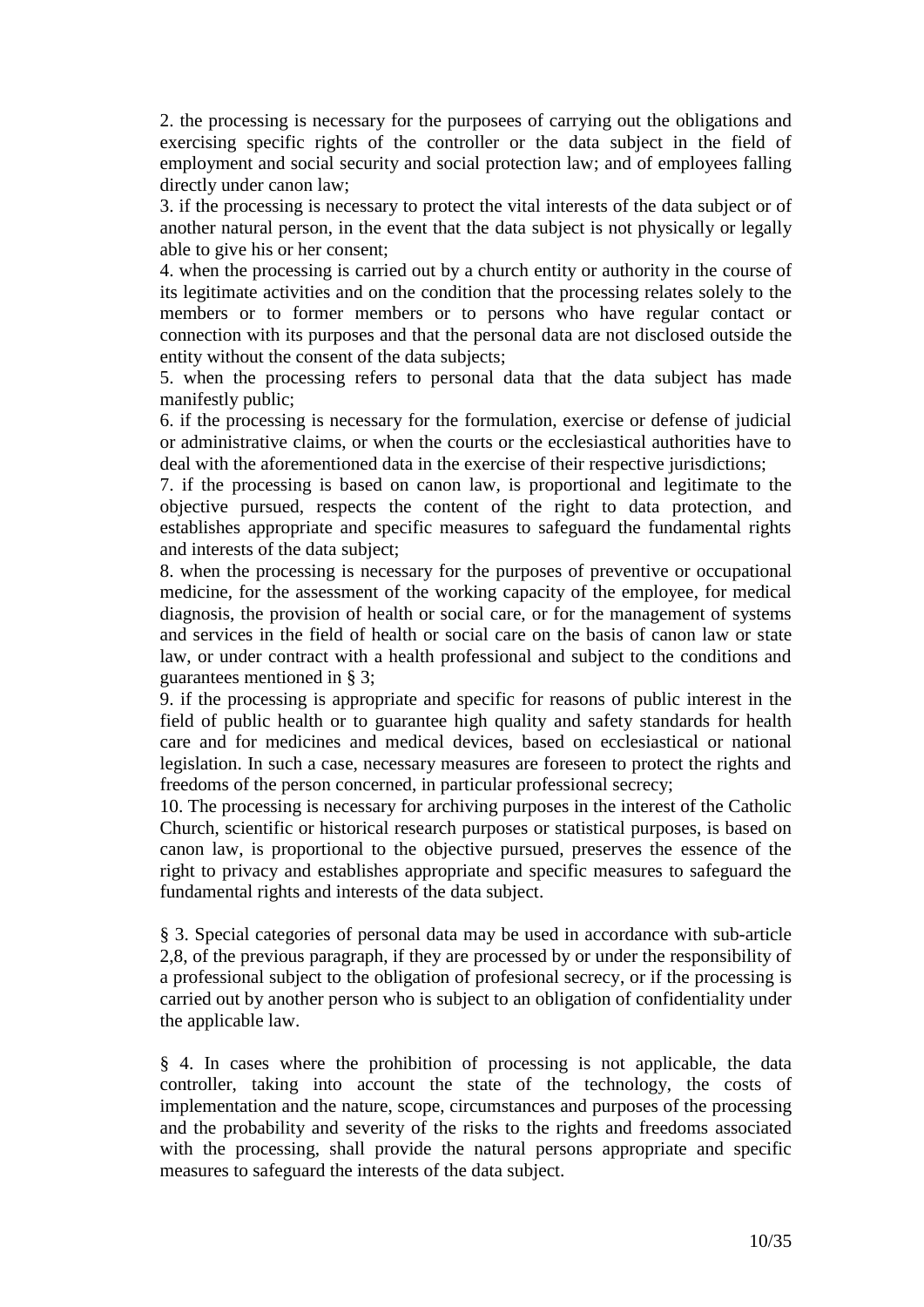### **Article 12. Processing of personal data relating to convictions and criminal offenses**

The processing of personal data relating to convictions and criminal offenses or related security measures in accordance with Article 6 § 1, may only be carried out when allowed by canon law or state law, and adequate guarantees are established for the rights and freedoms of the data subjects.

### **Article 13. Processing that does not require identification**

§ 1. If the purposes for which a controller deals with personal data do not require or no longer require the identification of a data subject by the data controller, the latter shall not be obliged to maintain, obtain or process additional information in order to identify the data subject with the only purpose of complying with this General Decree.

§ 2. If the controller is capable of demonstrating that he/she is not in a position to identify the data subject, he/she shall inform the data subject accordingly, if possible. In these cases, Articles 17 to 22 shall not apply, unless the data subject provides additional information that allows him to exercise his rights under those provisions.

§ 3. An identity document shall only be processed when such processing is clearly justified having regard to the purpose of the processing and:

(a) the importance of secure identification; or

(b) any other valid reason as may be provided by law:

Provided that the national identity number or any other identifier of general application shall be used only under appropriate safeguards for the rights and freedoms of the data subject pursuant to this General Decree,

# **Chapter III**

#### **Obligations of information of the data controller and rights of the data subject**

*Section 1 Obligations concerning information by the data controller*

#### **Article 14. Transparency of information and methods of exercising the rights of the data subject**

§ 1. The data controller shall take the necessary measures to provide the data subject within a reasonable time, with all the information indicated in Articles 15 and 16, as well as any communication in accordance with Articles 17 to 24 and 34, regarding the processing, in a concise, transparent, intelligible and easily accessible manner, with a clear and simple language, in particular any information specifically aimed at a minor. The information shall be provided in writing or by other means, including, if applicable, by electronic means. When requested by the data subject, the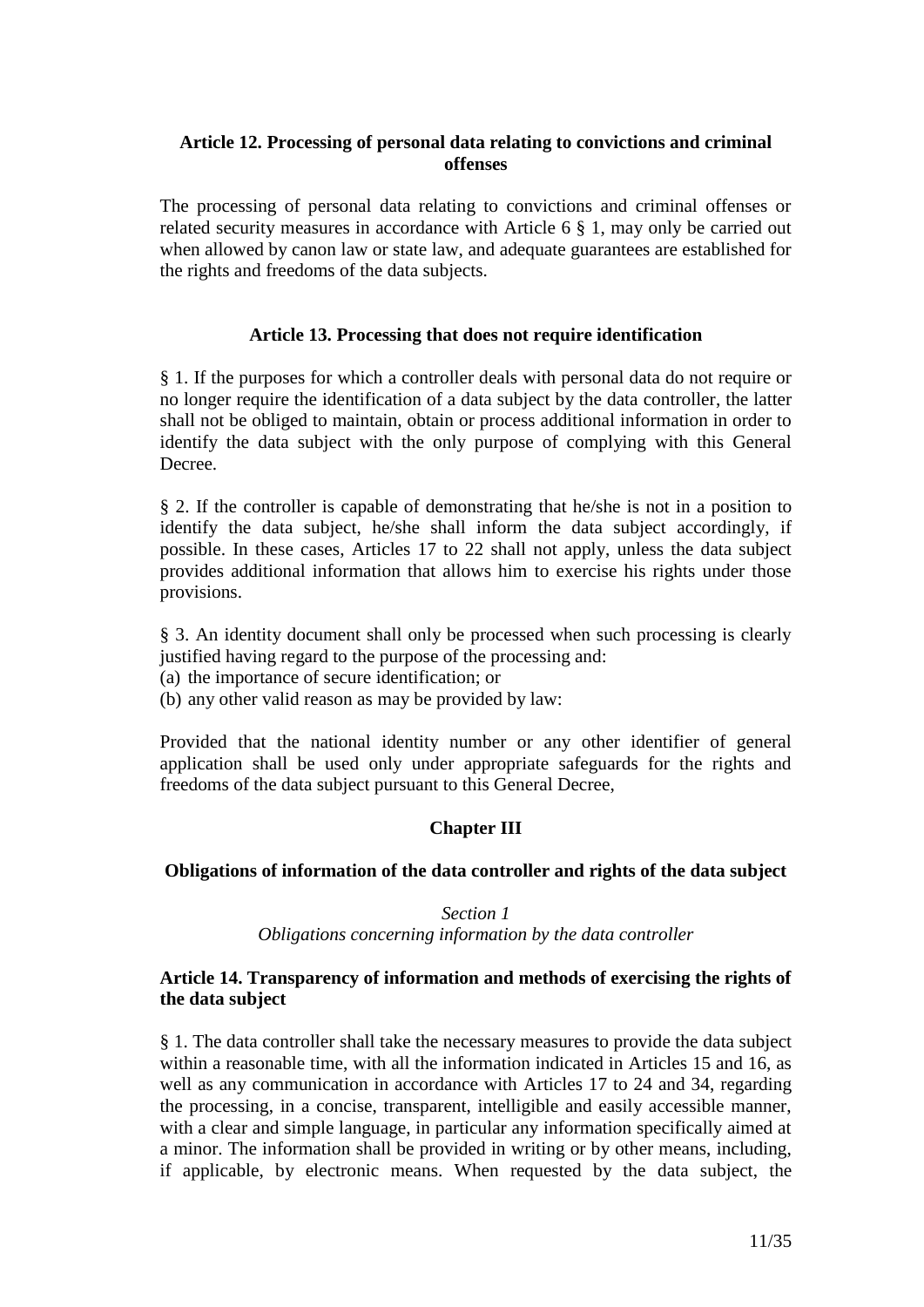information may be provided orally provided that the identity of the data subject is demonstrated by other means.

§ 2. The controller shall facilitate the exercise of data subject rights under under Articles 17 to 24.

§ 3. In the case of Article 13 § 2, the data controller shall not refuse to act on the request of the data subject in the exercise his rights under Articles 17 to 24, unless he can demonstrate that he is not in a position to identify to the data subject.

§ 4. The data controller shall provide the data subject with information relating to their actions on the basis of an application in accordance with Articles 17 to 24, and, in any case, within one month of receipt of the request. This period may be extended for another two months if necessary, taking into account the complexity and the number of applications. The controller shall inform the data subject of any such extension within one month of receiving the request, indicating the reasons for the delay. When the data subject submits the application by electronic means, the information shall be provided by electronic means whenever possible, unless the data subject requests that it be provided otherwise.

§ 5. If the controller does not comply with the request of the data subject, he/she shall inform it without delay, and no later than one month after receiving the request, the reasons for not acting and the possibility of submitting a claim before the Supervisory and seeking a judicial remedy.

§ 6. The information provided under Articles 15 and 16, as well as any communication and any action taken under Articles 17 to 24 and 34, shall be free of charge. When the requests are manifestly unfounded or excessive, especially due to their repetitive nature, the data controller may:

1. charge a reasonable fee based on the administrative costs incurred to provide the information or communication or perform the requested action, or

2. Refuse to act on the application.

§ 7. The data controller shall bear the burden of demonstrating the manifestly unfounded or excessive nature of the request.

§ 8. Without prejudice to the provisions of Article 13, when the data controller has reasonable doubts regarding the identity of the natural person who is making the request referred to in Articles 17 to 23, the controller may request the additional information necessary to confirm the identity of the data subject.

### **Article 15. Information to be provided where personal data are collected from the data subject**

§ 1. Where personal data relating to a data subject are collected from the data subject, the Controller shall, at the time when the personal data are obtained, provide the data subject with all the following information:

1. the identity and contact details of the data controller;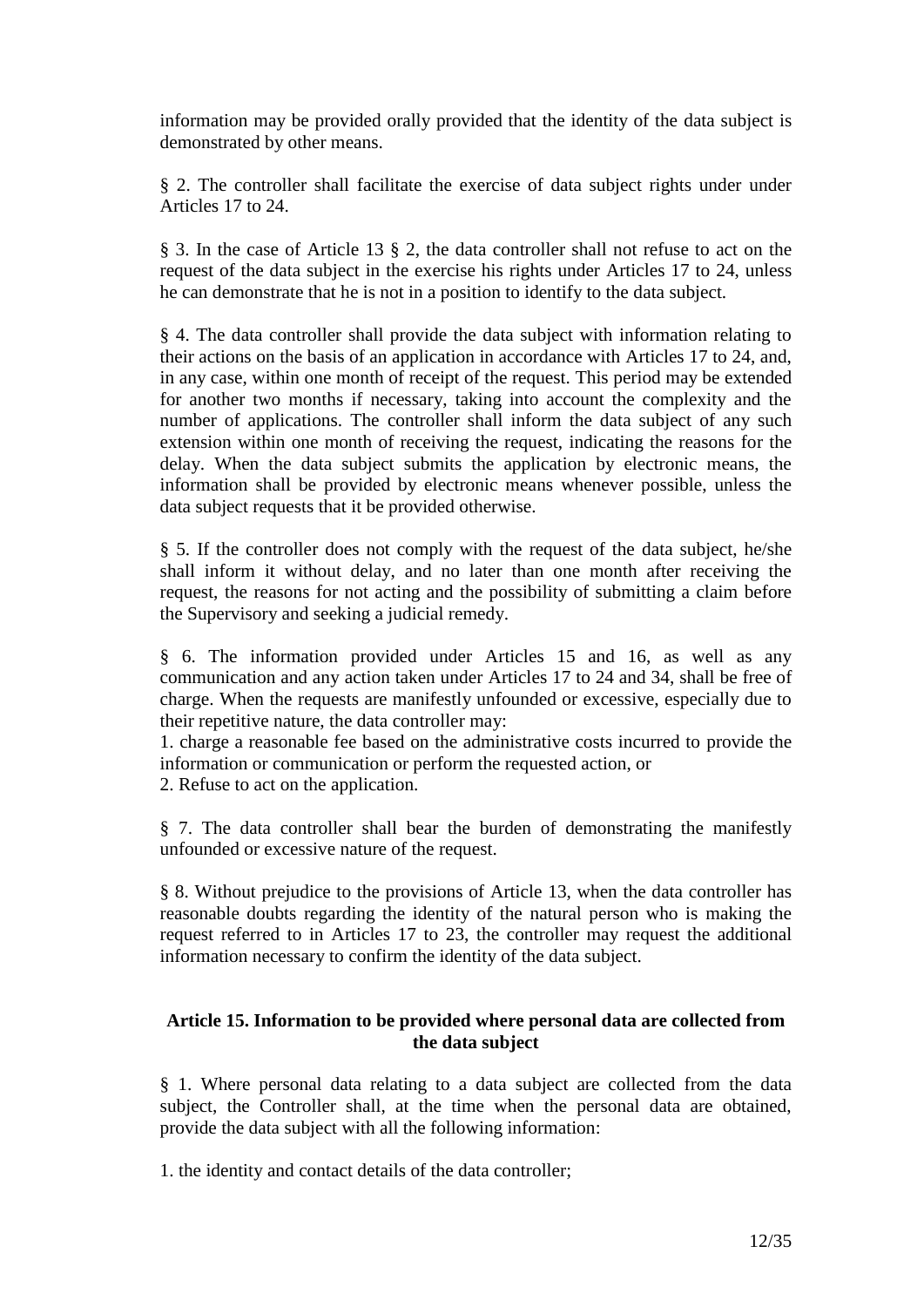2. contact information of data protection officer/s, if applicable;

3. the purposes of the processing for which the personal data are intended as well as the legal basis for the processing in accordance with Article 6 of this General Decree;

4. when the processing is based on Article 6 § 1.7, the legitimate interests of the data controller or of a third party;

5. where applicable, the recipients or the categories of recipients of the personal data, if any;

6. where applicable, the fact that the controller intends to transfer personal data to a third country or international organization and the existence or absence of an adequacy decision by the EU Commission, or, in the case of transfers in accordance with Article 40, reference to the appropriate or suitable safeguards and the means by which to obtain a copy of them or where they have been made available.

§ 2. In addition to the information mentioned in § 1 of this Article, the controller shall, at the time when personal data are obtained, provide the data subject with the following further information necessary to ensure fair and transparent processing:

- 1. the period for which the personal data shall be stored or, if that is not posible, the criteria used to determine this term;
- 2. the existence of the right to request from the controller access to personal data relating to the data subject, and its rectification or suppression, or the restriction of its processing, or to oppose the processing, as well as the right to the portability of the data, in accordance with Articles 17-20 and 22-23 of this General Decree;
- 3. when the processing is based on Articles 6 § 1.2 or 11 § 2, 1), the existence of the right to withdraw consent, in accordance with Article 8, § 6 of this General Decree, at any time, without affecting to the legality of the processing based on the consent prior to its withdrawal;
- 4. the right to lodge a complaint with a Supervisory Authority;
- 5. whether the provision of personal data is a statutory or contractual requirement, or a requirement necessary to enter into a contract, as well as whether the data subject is obliged to provide the personal data and of the possible consequences of failure to provide such data;
- 6. the existence of automated decision-making, including profiling, referred to in Article 24 §§ 1 and 4, and, at least in such cases, significant information on the logic applied, as well as the importance and expected consequences of said processing for the data subject.

§ 3. Where the data controller intends to process the personal data for a purpose other than that for which they were collected, the controller shall inform the data subject of the new purpose of the processing and of the relevant aspects thereof.

§ 4. The foregoing shall not apply as long as the data subject already has the information or an effort disproportionate to the interest of the affected person is required; and, in any case, if in the context in which the data are collected, the information would be inconsequential.

§ 5. Nor shall it apply: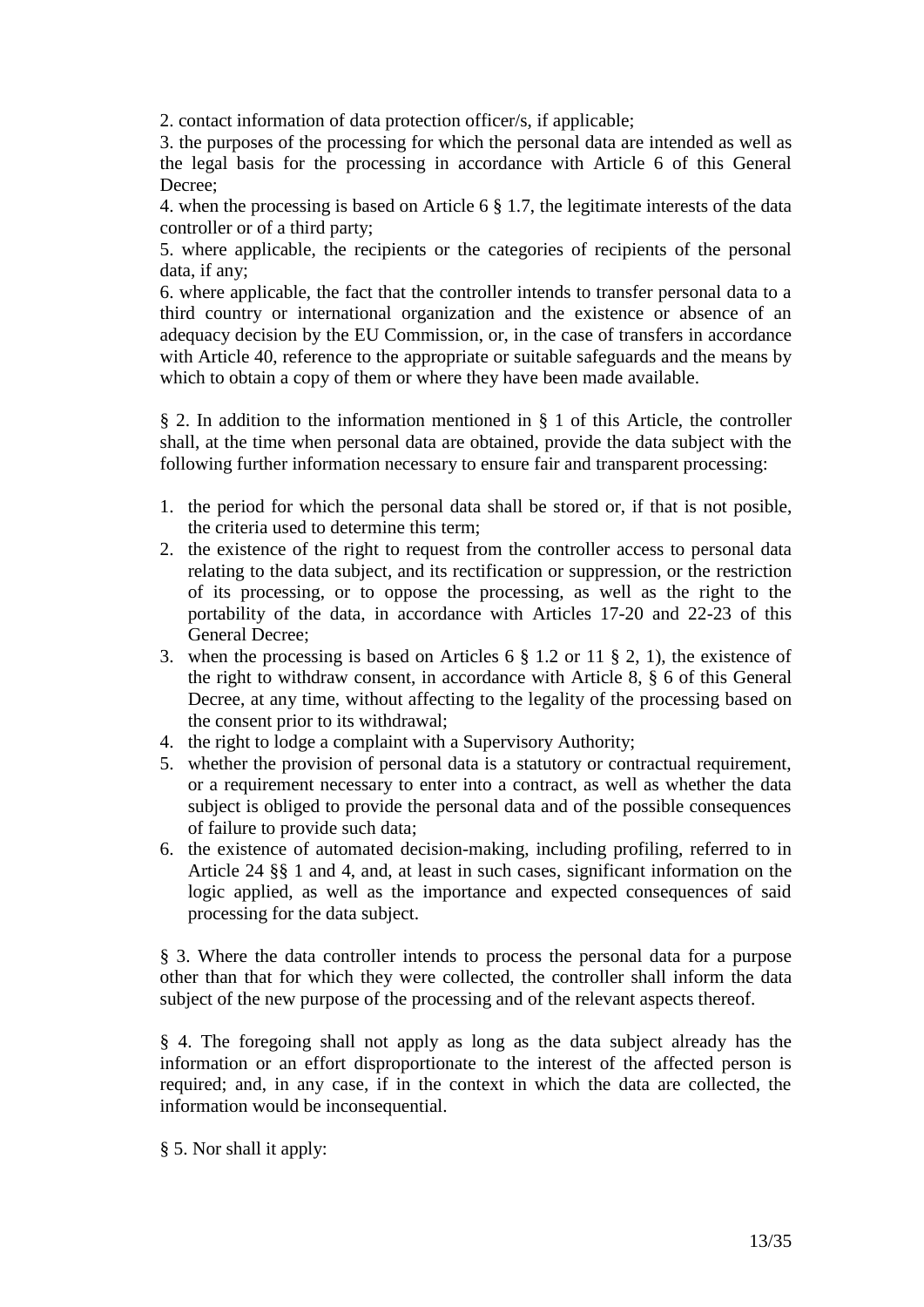- 1. when the data or the fact of its storage or processing must be kept secret by virtue of the provisions of this General Decree, by canon law or other applicable regulations;
- 2. when there are other protected rights or interests, including those of the data controller, that must prevail over the obtaining of the information by the data subject.
- 3. if the provision of information may jeopardize the performance of the functions proper to the Catholic Church or the powers entrusted to the ecclesiastical authorities.

### **Article 16. Information to be provided when personal data has not been obtained from the data subject**

§ 1. When the personal data has not been obtained from the data subject, the data controller shall provide the information specified in Article 15 §§ 1 and 2, and, in addition:

- 1. the categories of personal data concerned;
- 2. the source of the personal data and, where appropriate, if they come from sources of public access,

§ 2. The controller shall provide the information indicated in §§ 1 and 2 of Article  $15:$ 

- 1. within a reasonable time, after obtaining the personal data, but at thte lastest within one month, having regard to the specific circumstances in which the personal data are processed;
- 2. if the personal data are to be used for communication with the data subject, at the latest at the time of the first communication to that data subject, or
- 3. if a disclosure to another recipient is envisaged, at the latest when the personal data are first disclosed.

§ 3. When the controller plans the further processing of the personal data for a purpose other than the one for which they were obtained, the controller shall provide the data subject, prior to that further processing, with information on that other purpose and with any relevant information indicated in § 1 of this Article.

§ 4. The provisions of §§ 1 to 3 of this Article shall not be applicable where and insofar as:

- 1. the data subject already has the information;
- 2. the provision of such information proves impossible or would involve a disproportionate effort, in particular for processing for archiving in the interest of the Catholic Church, scientific or historical research purposes or statistical purposes, to the extent that the obligation mentioned in the § 1 of this Article may seriously impede or hinder the achievement of the objectives of such processing. In such cases, the data controller shall adopt adequate measures to protect the rights, freedoms and legitimate interests of the data subject, including making the information publicly available;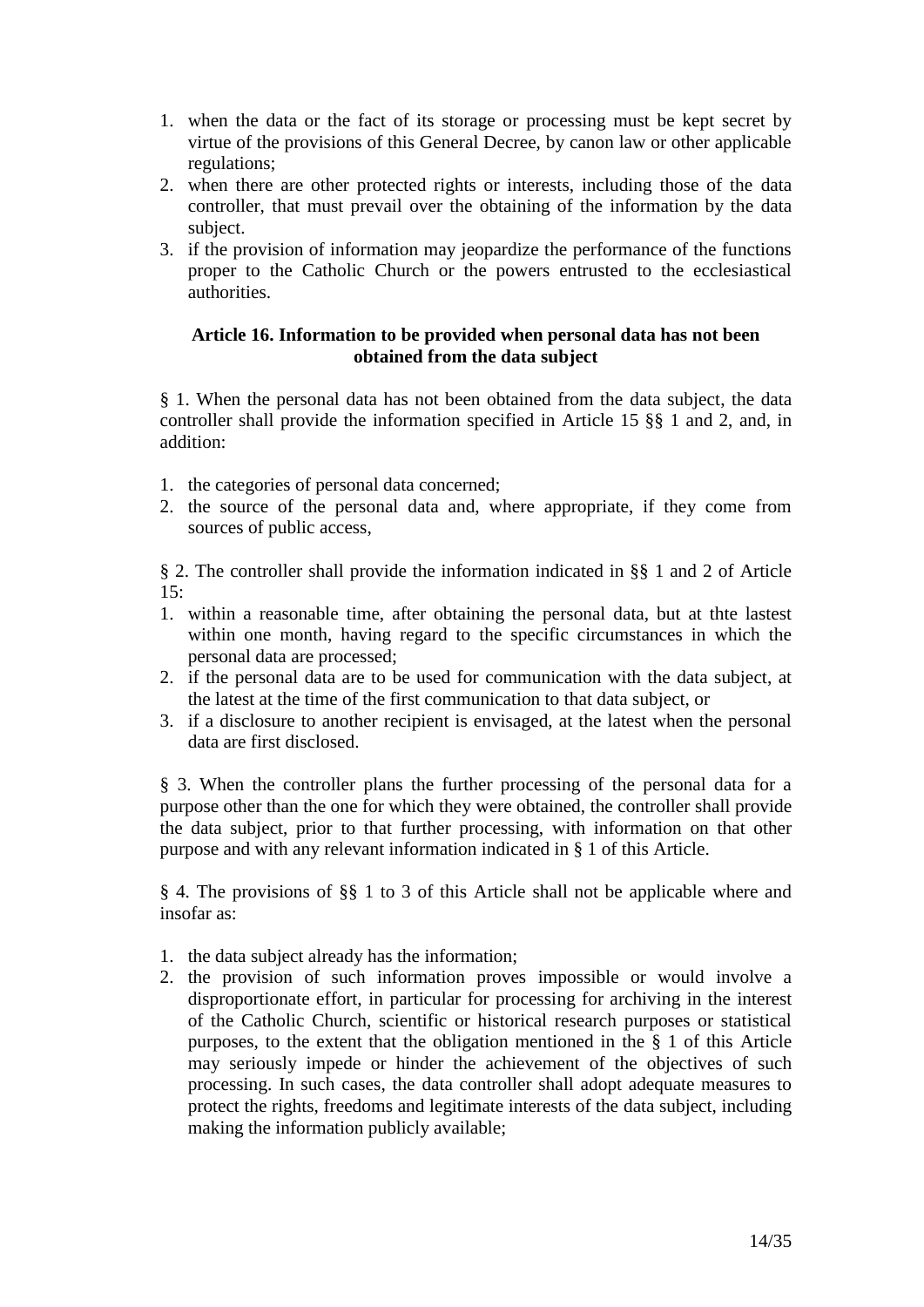- 3. the obtaining or communication is expressly established by this General Decree, by canon law or other applicable regulations and appropriate measures are taken to protect the legitimate interests of the data subject, or
- 4. where personal data are subject to the obligation of secrecy or confidentiality in accordance with canon law or other regulations and therefore must be treated confidentially.

§ 5. Sections 1 to 3 of this Article shall not apply if providing the information supposes:

1. jeopardize the performance of the functions proper to the Catholic Church or the powers entrusted to the ecclesiastical authorities;

2. injure other rights or protected interests that must prevail over the obtaining of the information by the data subject.

§ 6. If the information provided in § 1 is not provided to the data subject, the controller shall take the appropriate measures to protect the legitimate interests of the data subject and must record in writing the cause for which he refrained from providing the information.

# *Section 2 Rights of the data subject*

# **Article 17. Right of access by the data subject**

§ 1. The data subject shall have the right to obtain from the data controller the confirmation of whether or not personal data concerning him or her are being processed and, in such case, the right to access personal data and the following information:

1. the purposes of processing;

2. the categories of personal data concerned;

3. the recipients or categories of recipients to whom the personal data were communicated or will be communicated, in particular, recipients in third countries or international organizations;

4. where possible, the expected period of retention of personal data or, if this is not possible, the criteria used to determine this period;

5. the existence of the right to request from the data controller the rectification or deletion of personal data or the restriction of the processing of personal data relating to the data subject, or to oppose such processing, in accordance with Articles 18, 19, 20 and 23 of this Decree General;

6. the right to file a claim with the supervisory authority;

7. any information available about its origin, when the personal data has not been obtained from the data subject;

8. the existence of automated decisions, including profiling, referred to in Article 24, §§ 1 and 4, and, at least, in such cases, significant information on the logic applied, as well as the importance and expected consequences of such processing for the data subject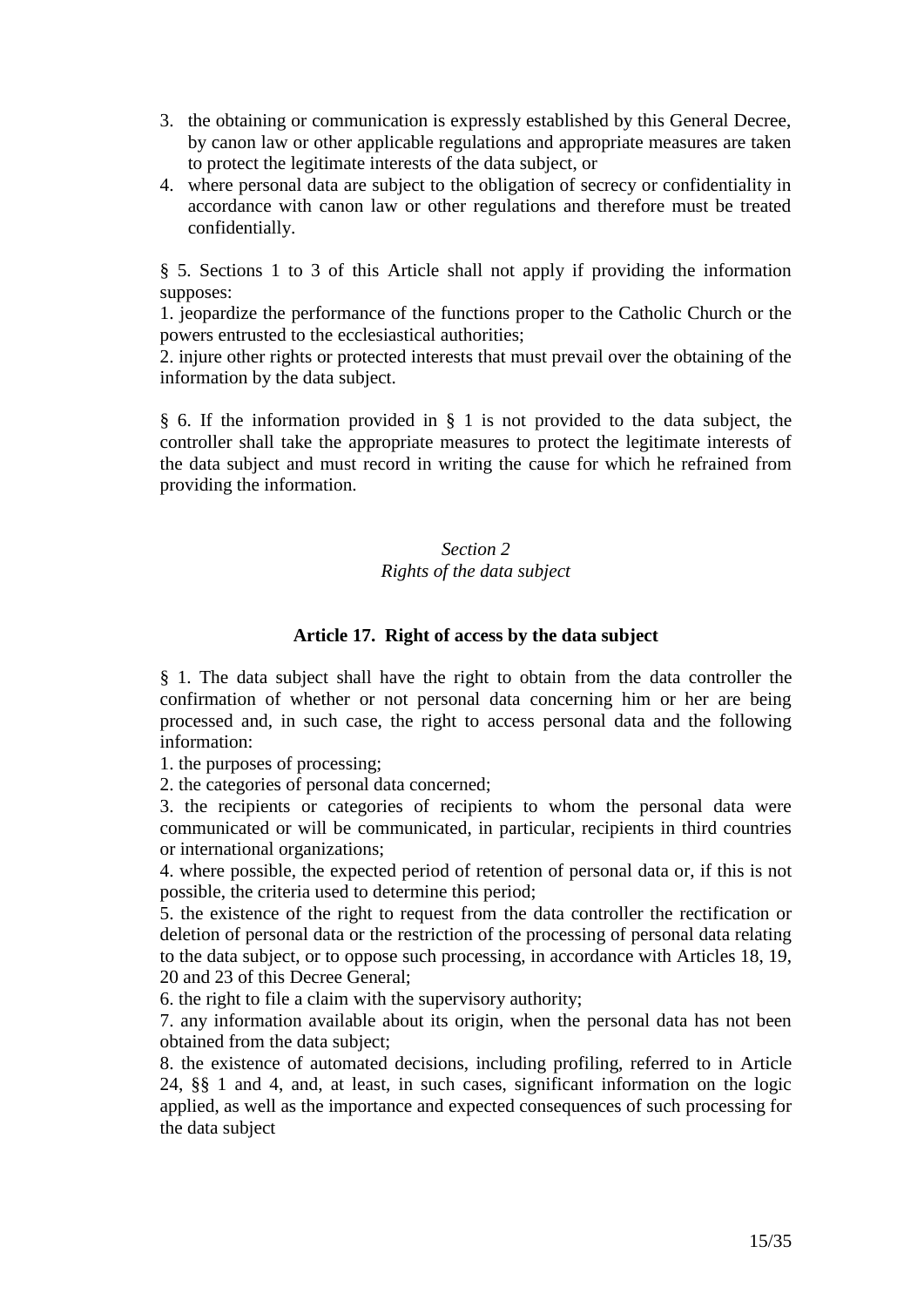§ 2. When personal data are transferred to a third country or to an international organization, the data subject shall have the right to be informed of the appropriate guarantees under Article 40, relating to the transfer.

§ 3. The data controller shall provide a copy of the personal data that is being processed. For any further copies requested by the data subject, the controller may charge a reasonable fee based on administrative costs. When the data subject submits the application by electronic means, and unless the latter requests that it be provided otherwise, the information shall be provided in a commonly used electronic format.

§ 4. The right to obtain a copy mentioned in the previous section shall not negatively affect the rights and freedoms of others.

§ 5. There shall not be this right of access, if it is not possible to identify the person, or where the necessary information is not provided, or the administrative costs to allow such identification are not reasonable. In addition, this right of access of the data subject shall not exist if:

1. the data subject should not be informed, in accordance with Articles 15 and 16; or 2. the data:

(a) is merely stored because it cannot be deleted under the provisions of this General Decree, canon law or other applicable regulations, or

(b) is stored only for data protection or privacy control purposes, the provision of information would require a disproportionate effort and processing for other purposes would be excluded by appropriate technical and organizational measures.

§ 6. The reasons for the denial of the information must be documented and justified to the data subject, unless the communication of the justification jeopardizes the purpose pursued by the denial of the information. The data stored for the purpose of preparing and providing information to the data subject, can only be processed for this purpose and for data protection purposes; for other purposes, processing in accordance with Article 20, must be restricted.

§ 7. If the access request is made by or through an ecclesiastical entity, the information denied must be brought to the attention of the competent Data Protection Officer, so that he can analyze the elements of the legality of the denial, except that the competent ecclesiastical authority considers that this communication would seriously affect the interests of the Catholic Church.

# **Article 18. Right of rectification**

§ 1. The data subject shall have the right to obtain from the data controller, without undue delay, the rectification of inaccurate personal data concerning him or her. Taking into account the purposes of the processing, the data subject shall have the right to have personal data that are incomplete corrected, including by means of an additional declaration.

§ 2. The right of rectification does not apply if the personal data is stored for archival purposes in the interest of the Catholic Church, scientific or historical research purposes or statistical purposes. If the data subject questions the accuracy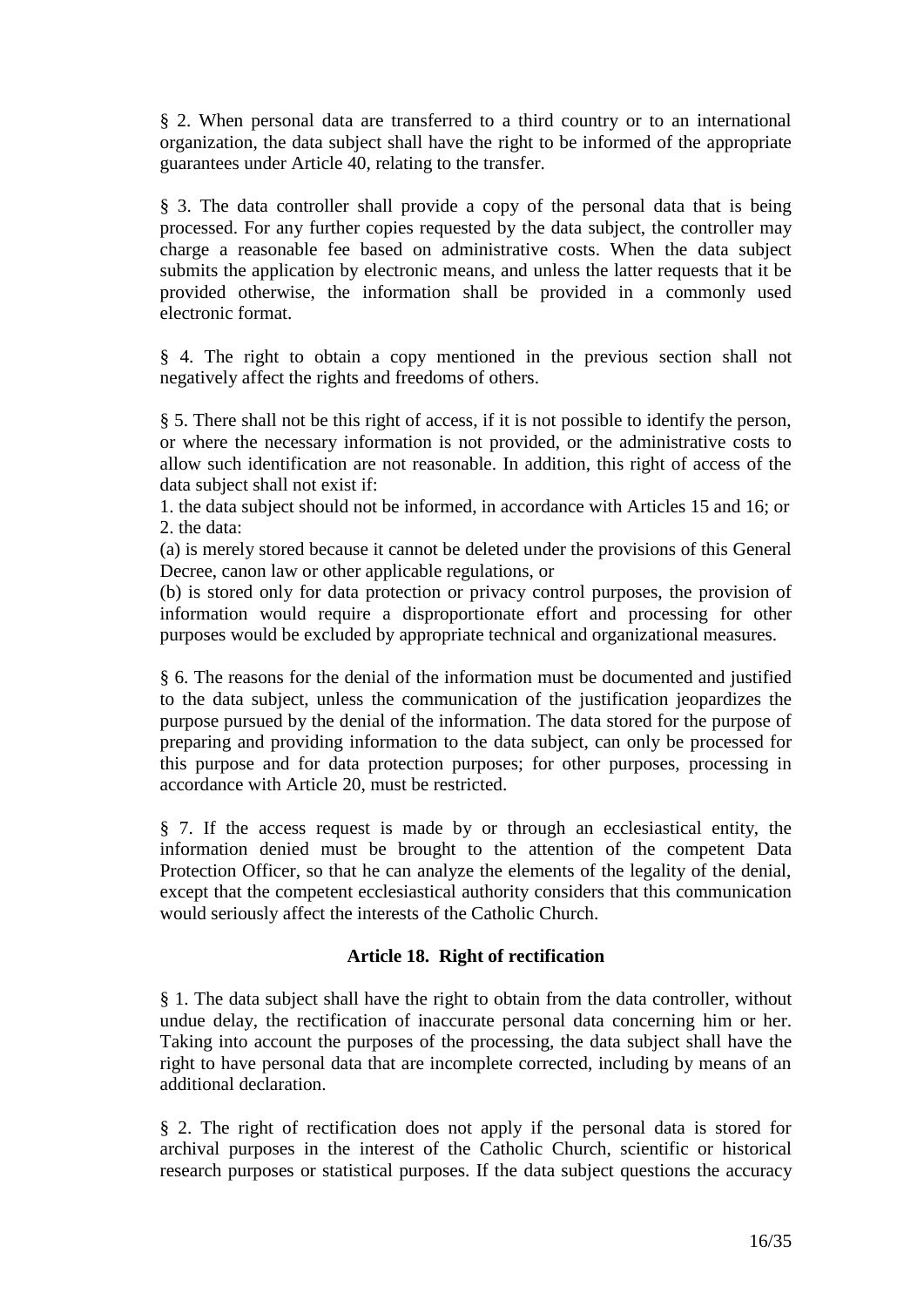of the personal data, the uncorrected data may not be processed for purposes other than archival purposes in the interest of the Catholic Church, scientific or historical research purposes or statistical purposes and, if these purposes are not put at risk, the request for rectification of the data subject may be recorded.

# **Article 19. Right of Withdrawal of Consent and Erasure of Data**

§ 1. The data subject shall have the right to obtain from the data controller, without undue delay, the deletion of personal data concerning him, provided that any of the following circumstances:

- 1. Personal data are no longer necessary for the purposes for which they were collected or otherwise processed;
- 2. the data subject withdraws the consent on which the processing is based in accordance with Article 6 § 1.2, or Article 11 § 2.1, and where there is no other legal ground for the processing;
- 3. the data subject objects to the processing under Article 23 § 1, and no other legitimate grounds for the processing prevail, or the data subject objects to the processing under Article 23 § 2;
- 4. personal data have been processed illicitly;
- 5. the personal data must be deleted for the fulfillment of a legal obligation established in this General Decree or in another norm of canon law;
- 6. the personal data have been collected in relation to the offer of information society services referred to in Article 8.

§ 2. Where the personal data are made public, and the controller is obliged, by virtue of the provisions of section 1, to delete such data, the data controller, taking account of available technology and the cost of its application, shall take reasonable measures, including technical measures, to inform controllers which are processing the personal data that the data subject has requested the deletion by such cotrollers of any links to, or copy or replication of, those personal data.

§ 3. §§ 1 and 2 of this Article shall not apply when the processing is necessary:

1. to exercise the right to freedom of expression and information;

2. for the compliance with a legal obligation that requires the processing of data imposed in this General Decree, in canon law or in other regulations applicable to the data controller, or for the performance of the proper functions of the Catholic Church or the powers entrusted to it to the ecclesiastical authorities,

3. for reasons of public interest in the field of public health in accordance with Article 11 § 2.8 and 9 and Article 11 § 3; or

4. archival purposes in the interest of the Catholic Church, scientific or historical research purposes or statistical purposes, to the extent that the right indicated in section 1 could make it impossible or seriously impede the achievement of the objectives of such processing, or

5. for the formulation, exercise or defense of legal claims.

§ 4. If the elimination is not possible or only possible at a disproportionately high cost, due to the special nature of the storage, the right of deletion is replaced by the right to restriction of processing, in accordance with Article 20. The blocking of the data is also applied as a restriction of the processing.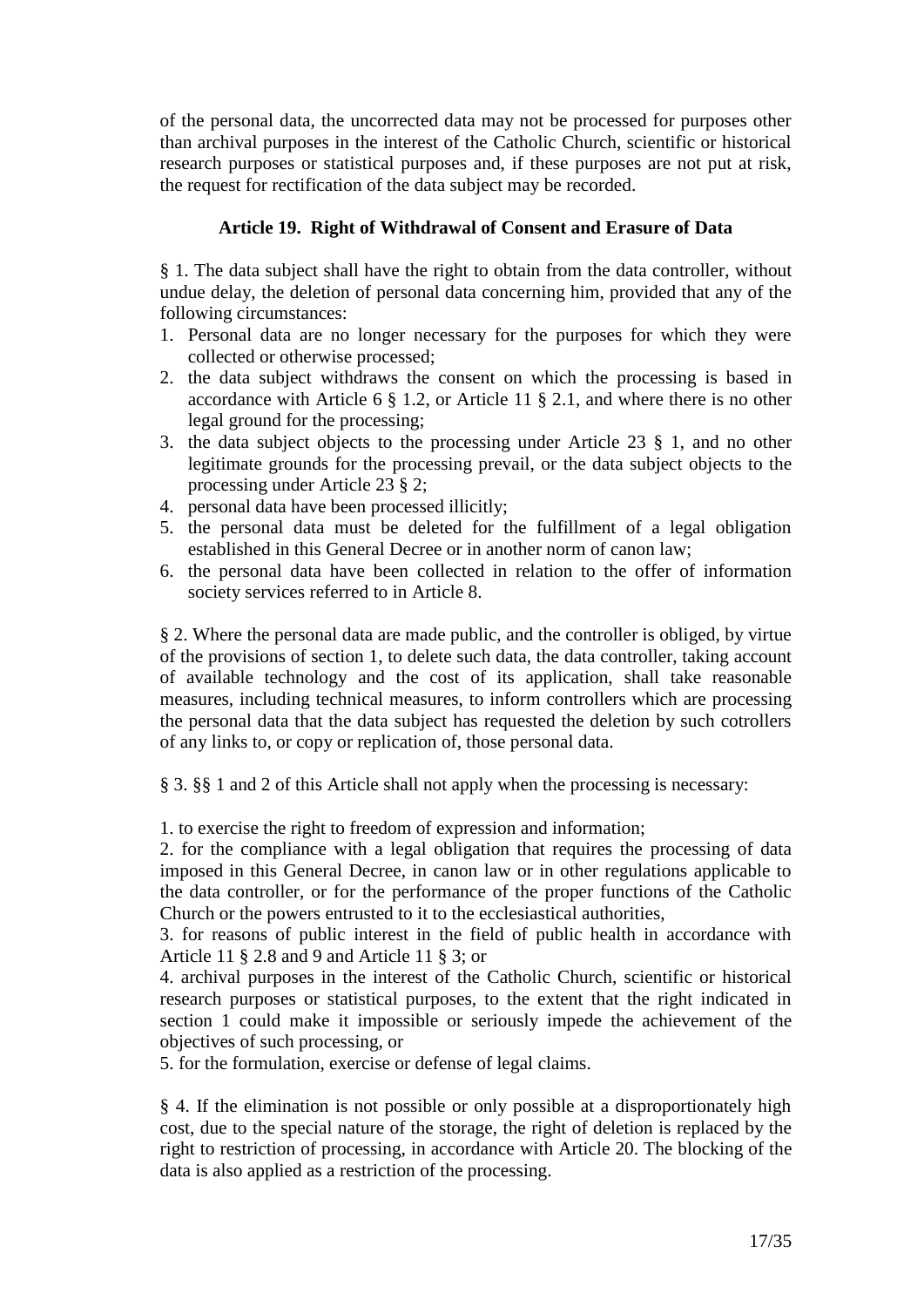#### **Article 20. Right to restriction of processing**

§ 1. The data subject shall have the right to obtain from the data controller the restriction of the processing of the data where one of the following applies:

1. the data subject challenges the accuracy of the personal data, during a period that allows the controller to verify the accuracy of the same;

2. the processing is unlawful and the data subject opposes the deletion of personal data and requests instead the restriction of its use;

3. the controller no longer needs the personal data for the purposes of the processing, but the data subject needs them for the establishment, exercise or defense of legal claims;

4. the data subject has objected to the processing, under Article 23, pending the verification whether the legitimate grounds of the controller override those of the data subject.

§ 2. When the processing of personal data has been limited by virtue of section 1, the data shall, with the exception of storage, only be processed with the data subject's consent, or for the establishment, exercise or defence of legal claims or for the protection of the rights of antoher natural or legal persono or for reasons of important ecclesiastical interest.

§ 3. Any data subject who has obtained the restriction of processing in accordance with paragraph 1 shall be informed by data controller before the restriction of processing is lifted.

§ 4. The provisions of § 1.1 to 3 shall not apply in the cases outlined in the Article 19 § 3.

### **Article 21. Obligation to notify regarding the rectification or deletion of personal data or the restriction of processing.**

The data controller shall communicate any rectification or deletion of personal data or restriction of processing, carried out in accordance with Articles 18, 19 §§ 1 and 20, to each of the recipients to whom the personal data have been communicated, unless it is impossible or requires a disproportionate effort. The processor shall inform the data subject about those recipients, if the data subject requests it.

#### **Article 22. Right to the portability of the data**

§ 1. The data subject shall have the right to receive the personal data concerning him or her, which he or she has provided to a data controller, in a structured, commonly used and machine-readable format, and have the right to transmit those data to antoher controller without hindrance from the controller to which the personal data have been provided where:

1. the processing is based on the consent, in accordance with the contract in accordance with Article 6 § 1.3, and

2. the processing is carried out by automated means.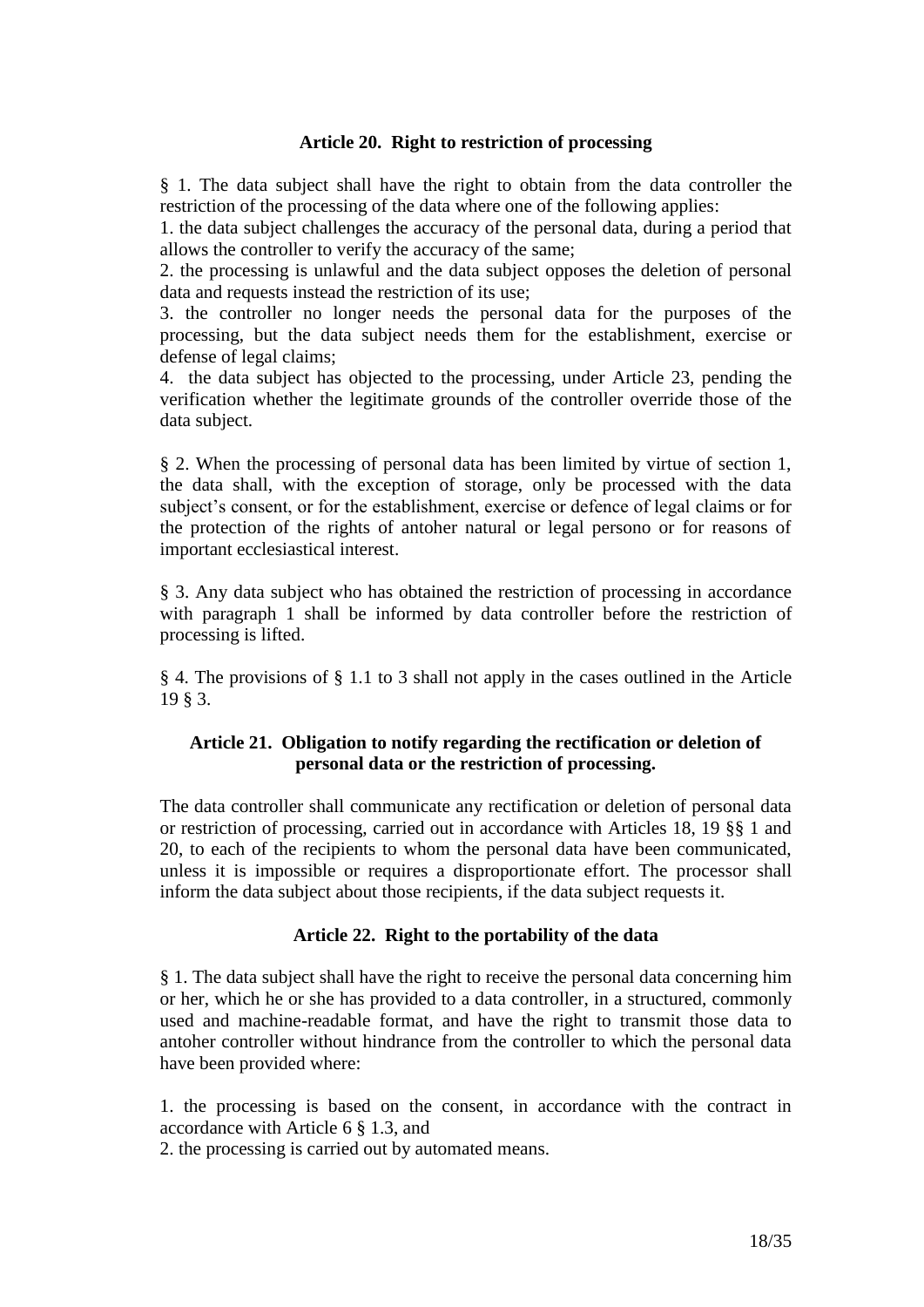§ 2. In exercising one's right to data portability, in accordance with the foregoing, the data subject shall have the right to have personal data transmitted directly from a data controller to another, where this is technically feasible.

§ 3. The exercise of the right mentioned in § 1 of this Article shall be without prejudice to Article 19. That right shall not apply to the processing necessary for the performance of the functions proper to the Catholic Church or the powers entrusted to the ecclesiastical authorities.

§ 4. The right mentioned in § 1 of this Article shall not adversely affect the rights and freedoms of others.

§ 5. The right to portability of data shall also not apply when there are archiving purposes in the interest of the Church Catholic, scientific or historical research purposes or statistical purposes, to the extent that the right indicated in § 1 of this Article could make it impossible or seriously impede the achievement of the objectives of such processing.

# **Article 23. Right to object**

§ 1. The data subject shall have the right to object, on grounds relating to his or her particular situation, at any tie to processing of personal data concerning him or her which is based on the provisions of Article 6  $\S$  1.6 or 7, including profiling based on these provisions. The data controller shall stop processing personal data, unless:

1. the controller demontrates compelling legitimate grounds that prevail over the interests, rights and freedoms of the data subject;

2. it is necessary for the establishment, exercise or defense of legal claims:

3. it is necessary for the realization of the proper functions of the Catholic Church or of the powers entrusted to the ecclesiastical authorities:

4. is necessary for the fulfillment of a legal obligation imposed in this General Decree, in canon law or in other applicable regulations.

§ 2. Where personal data are processed for direct marketing purposes, the data subject shall have the right to object at any time to processing of personal data concerning him or her for such marketing, which includes profiling to the extent that it is related to such direct marketing.

§ 3. When the data subject opposes the processing for the purpose of direct marketing, personal data shall no longer be processed for such purposes.

§ 4. At the latest at the time of the first communication with the data subject, the right referred to in §§ 1 and 2 of this Article shall be explicitly brought to the attention of the data subject and shall be presented clearly and separately of any other information.

§ 5. When personal data is processed, in the interest of the Catholic Church, for purposes of scientific or historical research purposes, or for statistical purposes, the data subject shall have the right, on grounds relating to his/her particular situation, to object to the processing of personal data concerning him/her, unless the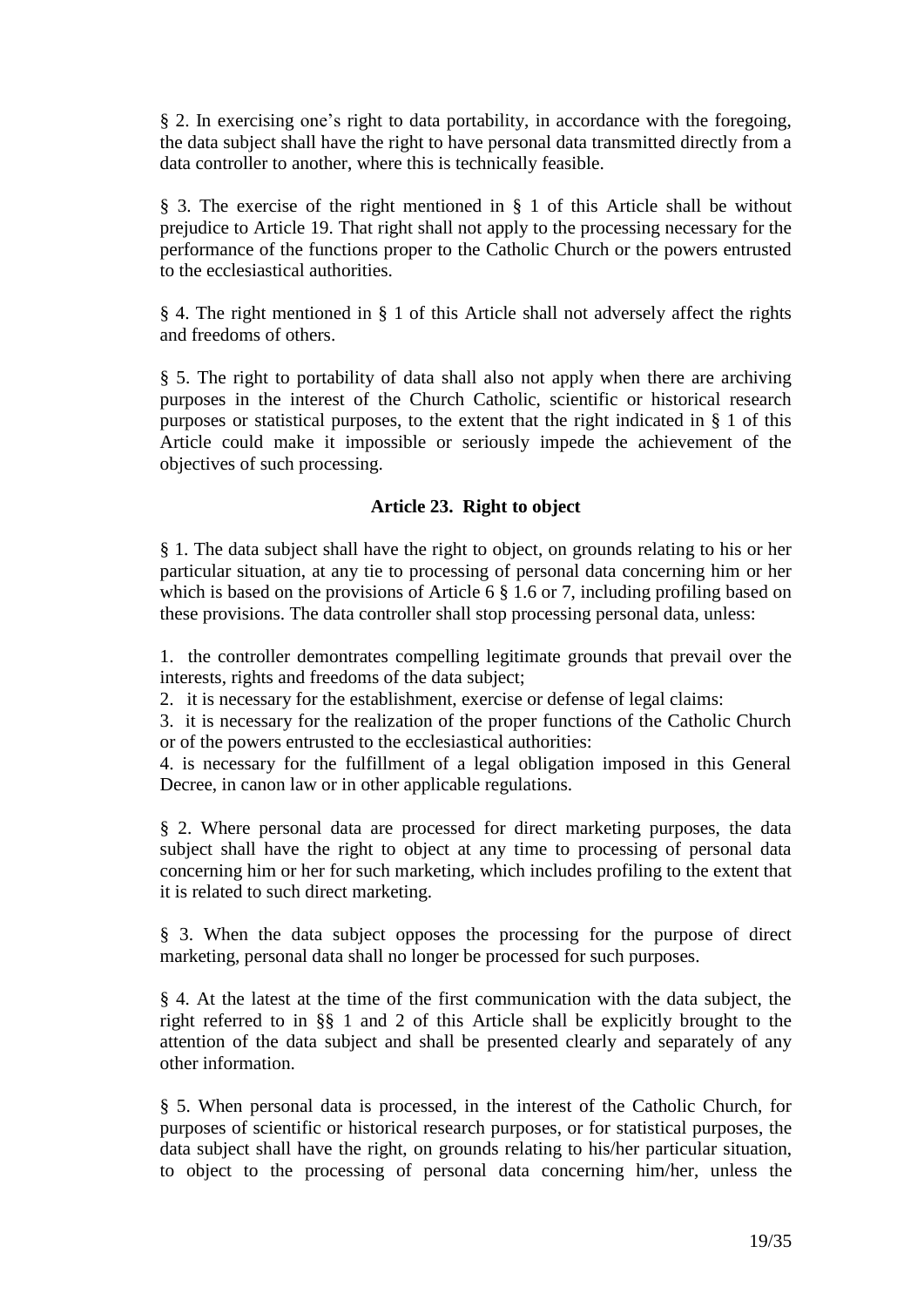processing is necessary for the performance of the functions proper to the Catholic Church or the powers entrusted to the ecclesiastical authorities.

## **Article 24. Automated individual decision-making, including profiling**

§ 1. The data subject shall have the right not to be the subject of a decision based solely on automated processing, including profiling, which produces legal effects on him or her or similarly significantly affects him or her.

§ 2. § 1 of this Article shall not apply if the decision:

1. is necessary for the conclusion or execution of a contract between the data subject and the data controller;

2. is admissible by virtue of what is established in this General Decree, in canon law or in other applicable legislation and also adequate measures are established to safeguard the rights and liberties and legitimate interests of the data subject;

3. is based on the explicit consent of the data subject;

4. is necessary for the performance of the functions proper to the Catholic Church or the powers entrusted to the ecclesiastical authorities.

§ 3. In the cases referred to in § 2.1 and 3, the data controller shall take the appropriate measures to safeguard the rights and freedoms and the legitimate interests of the person concerned.

§ 4. The decisions referred to in § 2 of this Article shall not be based on the special categories of personal data referred to in Article 11 § 1, unless the Article 11 § 2.1 or 7 is applies, and appropriate measures have been taken to safeguard the rights and freedoms and legitimate interests of the person concerned.

# **Article 25. Provisions common to the rights of the data subject**

§ 1. The rights regulated in this section may only be excluded or restricted by virtue of what is established in this General Decree, in canon law or in other applicable regulations.

§ 2. If the data of the data subject is stored automatically in such a way that there are several controllers, the data subject can go to each one of them to exercise his/her rights, the data controller shall transfer the request of the data subject to the competent entity and report that transfer to the data subject.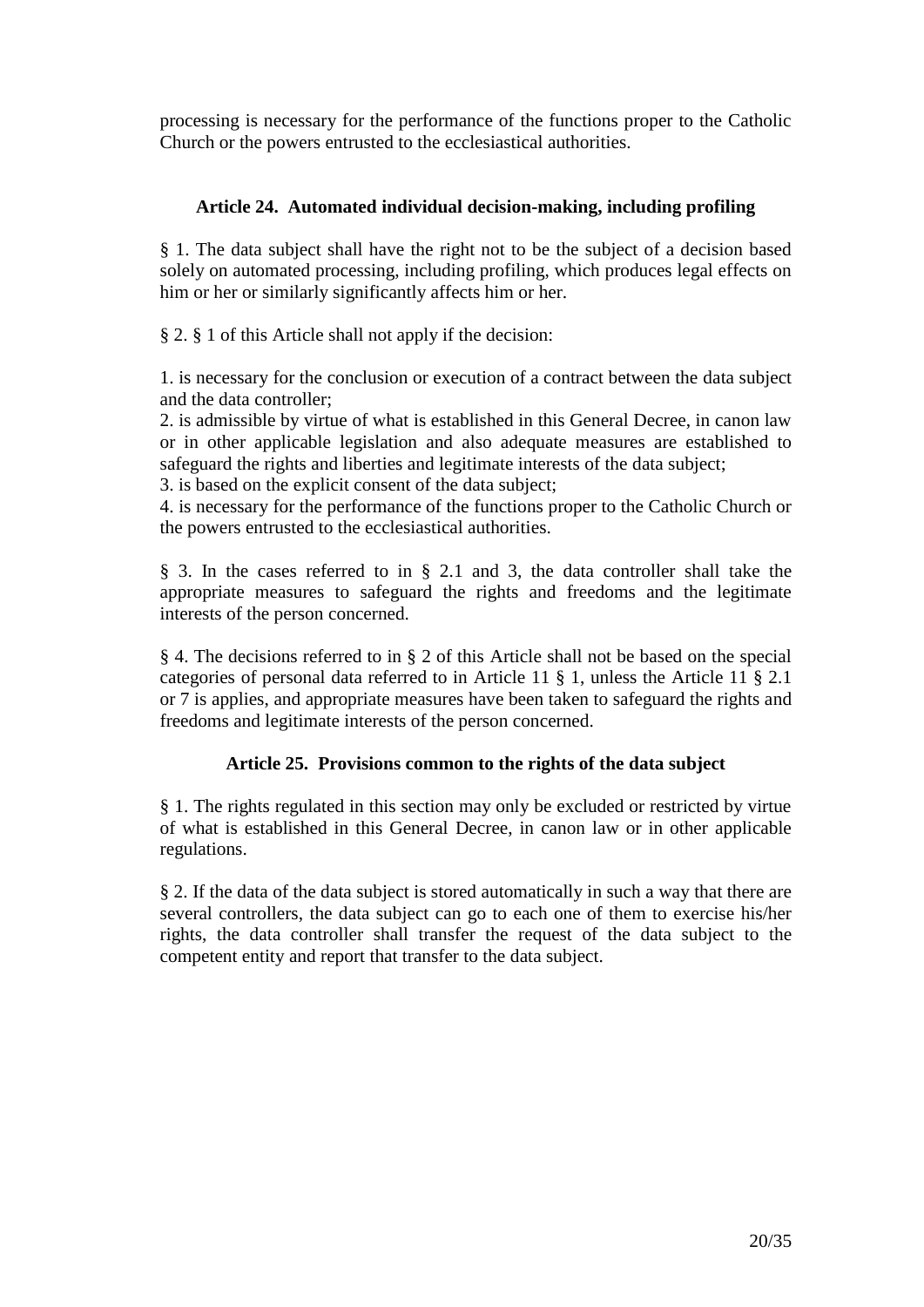# **Chapter IV**

### **Controller and Processor**

*Section 1 Technology and organization; processing of work*

#### **Article 26. Technical and organizational measures**

§ 1. Taking into account, among others, the state of the technology, the costs of execution, the nature, scope, context and purposes of the processing, as well as the risks of various probability and risks for the rights and freedoms of natural persons, the controller and the processor shall apply appropriate technical and organizational measures in order to guarantee and be able to demonstrate that the processing is in accordance with this General Decree and applicable regulations. These measures include, among others:

- 1. the use of pseudonyms, the unlinking of identity and the encryption of personal data, where appropriate;
- 2. the ability to guarantee the permanent confidentiality, integrity, availability and resilience of processing systems and services;
- 3. the ability to restore availability and access to personal data quickly in the event of a physical or technical incident;
- 4. a process of regular verification, assessment and assessment of the effectiveness of technical and organizational measures to ensure the safety of the processing.

§ 2. When evaluating the adequacy of the security level, the risks presented by data processing shall be taken into account, in particular as a result of the accidental or unlawful destruction, loss or alteration of personal data transmitted, conserved or otherwise processed, or unauthorized communication or access to said data.

§ 3. Measures shall only be necessary if the effort in their implementation is in reasonable proportion to the purpose of protection.

§ 4. Adherence to approved codes of conduct in accordance with the provisions of Article 46 may be used as an element to demonstrate compliance with the obligations set out in § 1 of this Article.

§ 5. The controller and the processor shall take measures to guarantee that any person acting under the authority of the controller or the processor and having access to personal data may only process such data in accordance with the instructions of the controller, unless it is necessary by virtue of this General Decree, canon law or other applicable regulations.

#### **Article 27. Data Protection by design and by default**

§ 1. Taking into account the state of the art, the cost of implementation and the nature, scope, context and purposes of processing as well as the risks of varying likelihood and severity for rights and freedoms of natural persons posed by the processing, the controller shall, both at the time of the determination of the means for processing and at the time of the processing itself, implement appropriate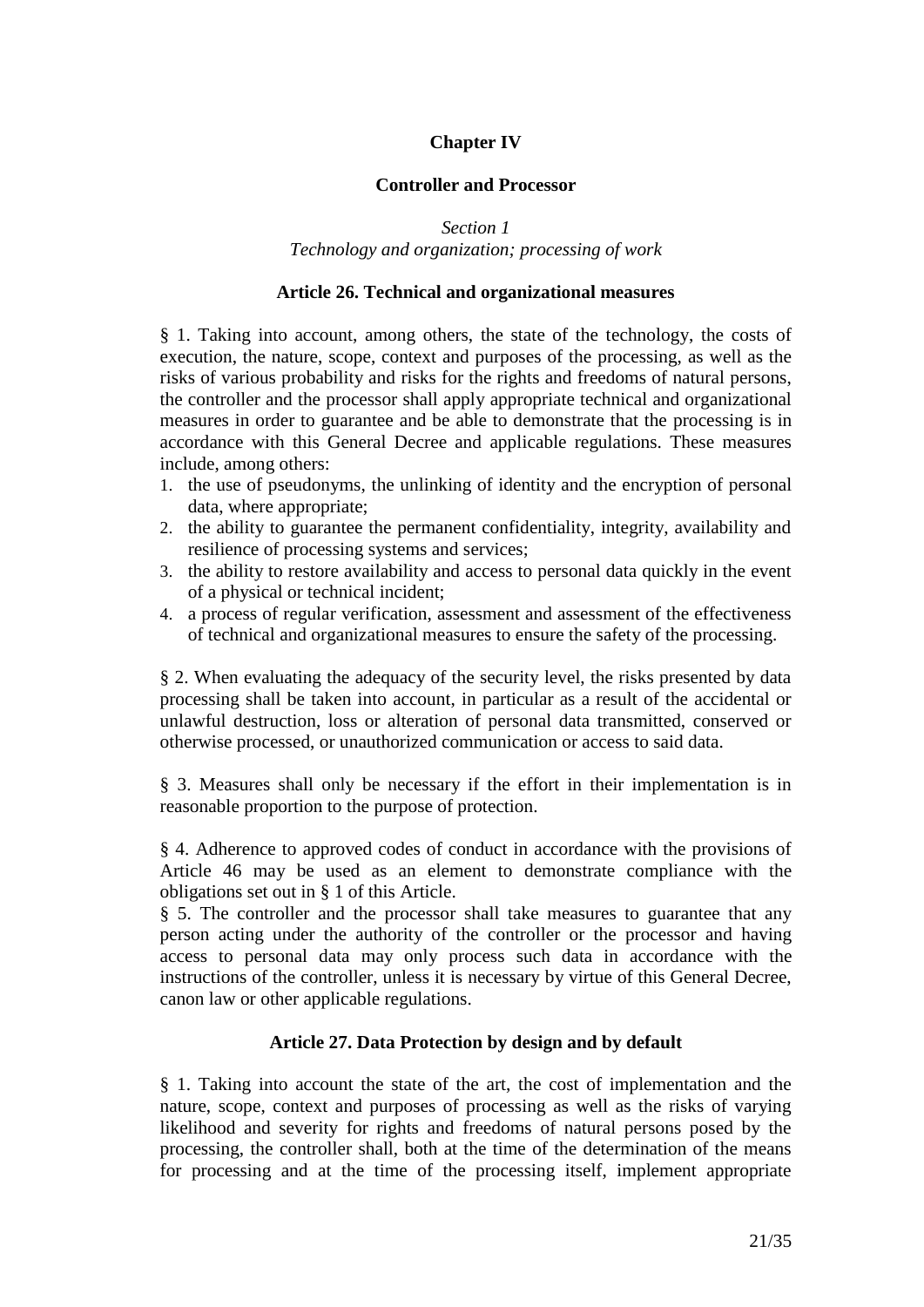technical and organisational measures, such as the use of pseudonyms, designed to apply effective form of data protection principles, such as data minimization, and integrate the necessary guarantees in the processing, in order to comply with the requirements of this General Decree and protect the rights of the interested parties.

§ 2. The Data controller shall apply the appropriate technical and organizational measures with a view to ensuring that, by default, only the personal data necessary for each of the specific purpose of the processing are processed. That obligation shall apply to the amount of personal data collected, the extent of its processing, its term of retention and its accessibility. Such measures shall ensure in particular that, by default, personal data are not accessible, without the intervention of the person, to an indeterminate number of natural persons.

# **Article 28. Joint Controllers**

§ 1. Where two or more controllers jointly determine the objectives and the means of processing, shall be joint controllers. The controllers shall determine in a transparent and mutually agreed manner their respective responsibilities in fulfilling the obligations imposed by Canon Law and/or this General Decree or, in particular, in the exercise of the rights of the data subject and their respective obligations to supply of information, referred to in Articles 15 and 16, except, and insofar that, their respective responsibilities are governed by peremptory norms of law. Such agreement may designate a point of contact for the interested parties.

§ 2. The agreement indicated in § 1 of this Article shall duly reflect the respective roles and relationships of the joint controllers in relation to the interested parties. The essential aspects of the agreement shall be made available to the data subject.

§ 3. Regardless of the terms of the agreement referred to in § 1 of this Article, the data subject may exercise the rights recognized by this Decree in respect of and against each of the controllers.

# **Article 29. Processors**

§ 1. Where processing is to be carried out on behalf of a data controller, the controller shall choose only a processor who guarantees to apply appropriate technical and organizational measures, so that the processing is in accordance with the requirements of this General Decree and ensure the protection of the rights of the data subject.

§ 2. The processor shall not engage another processor without the prior written, specific or general authorization of the controller. In the latter case, the processor shall inform the controller of any change foreseen in the addition or substitution of other processors, giving the controller the opportunity to object to such changes.

§ 3. The processing by a processor shall be governed by a contract, or other legal act under Canon Law or the Regulations, that is binding on the processor with regard to the controller and that sets out the subject-matter and duration of the processing, the nature and purpose of the processing, the type of personal data and categories of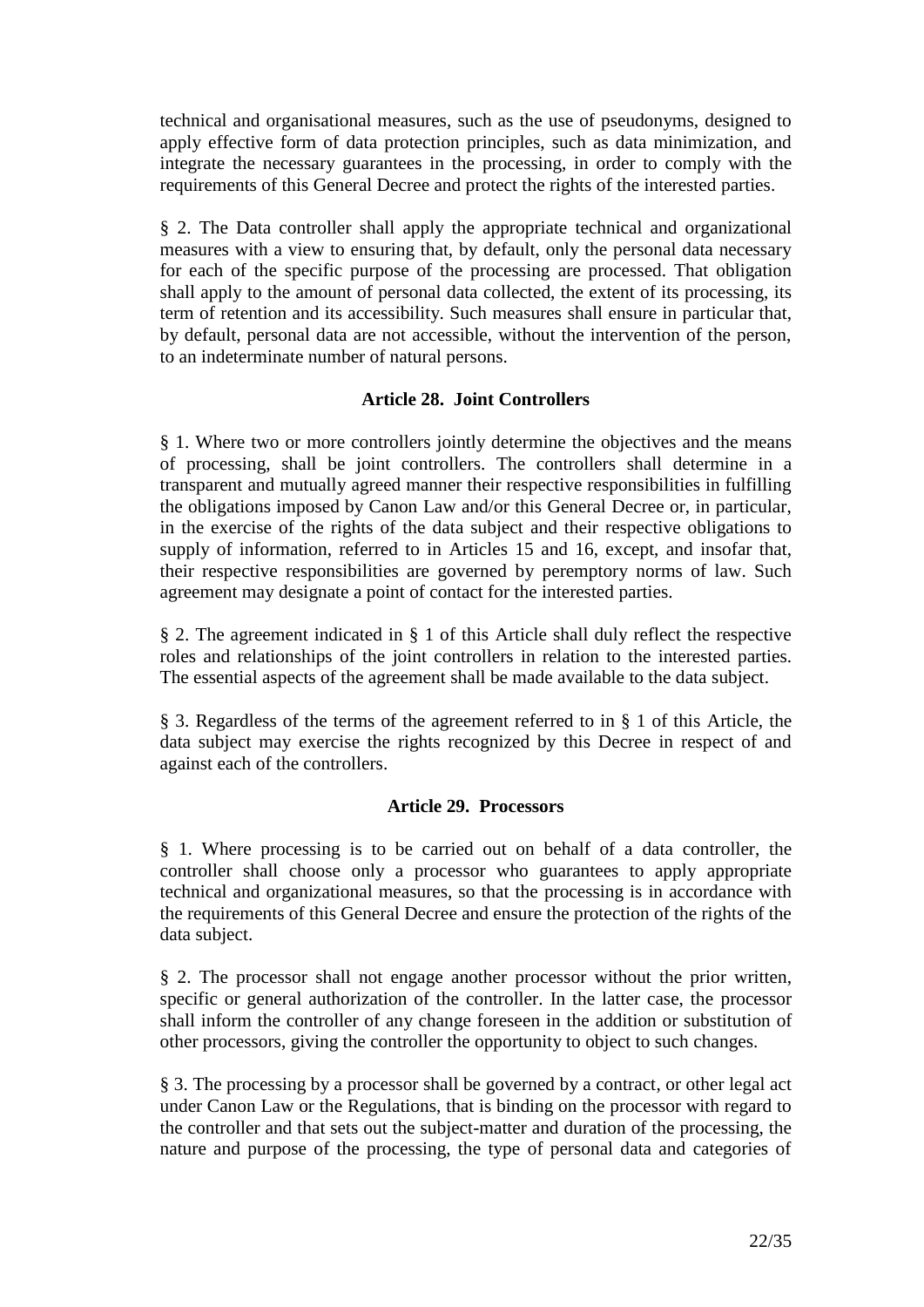data subjects and the obligations and rights of the controller. That contract or other legal act shall stipulate, in particular, that the processor:

1. processes the personal data only following the documented instructions of the controller, including with respect to the transfer of personal data to a third country or an international organization, unless it is obliged to this by virtue of this General Decree, canon law or other regulations applicable to the processor; in such case, the processor shall inform the controller of that legal requirement before processing, unless the law prohibits it;

2. ensures that persons authorized to process personal data have undertaken to respect confidentiality or are subject to an obligation of confidentiality of a statutory or legal nature;

3. shall take all necessary measures in accordance with Article 26;

4. shall respect the conditions indicated in §§ 2 and 5 of this Article to resort to another processor;

5. assists the controller, taking into account the nature of the processing, through appropriate technical and organizational measures, whenever possible, so that it can meet his obligation to respond to requests that are intended to exercise the rights of those concerned established in chapter III;

6. must assist the controllers to comply with the obligations set out in Articles 33 to 35, taking into account the nature of the processing and the information at their disposal;

7. at the discretion of the controller, he shall delete or return all the personal data once the rendering of the processing services ends, and he shall delete the existing copies, unless the conservation of the personal data is required by virtue of this General Decree, of the Canonical Law or of other applicable regulations;

8. makes available to the controller all the necessary information to demonstrate compliance with the obligations established in this Article, as well as to allow and contribute to the performance of audits, including inspections, by the controller or by another auditor authorized by the same. The processor shall immediately inform the data controller if, in his opinion, an instruction violates this General Decree, canon law or any other applicable regulation.

§ 4. Where a processor engages another processor to carry out specific processing activities on behalf of the controller, the same data protection obligations as stipulated in the contract or other act legal between the processor and the processor referred to in § 3 of this Article shall be imposed on this other processor, by a contract or other legal act under Canon Law or the Regulations, that is binding on the processor, in particular the provision of sufficient guarantees of application of appropriate technical and organizational measures, so that the processing is in accordance with the provisions of this Decree. If that other processor fails to comply with their data protection obligations, the initial processor shall continue to respond to the data controller, as regards compliance with the obligations of the other processor

§ 5. The adherence of the processor to approved codes of conduct in accordance with the provisions of Article 46, may be used as an element to demonstrate the existence of sufficient guarantees referred to in §§ 1 and 4 of this Article.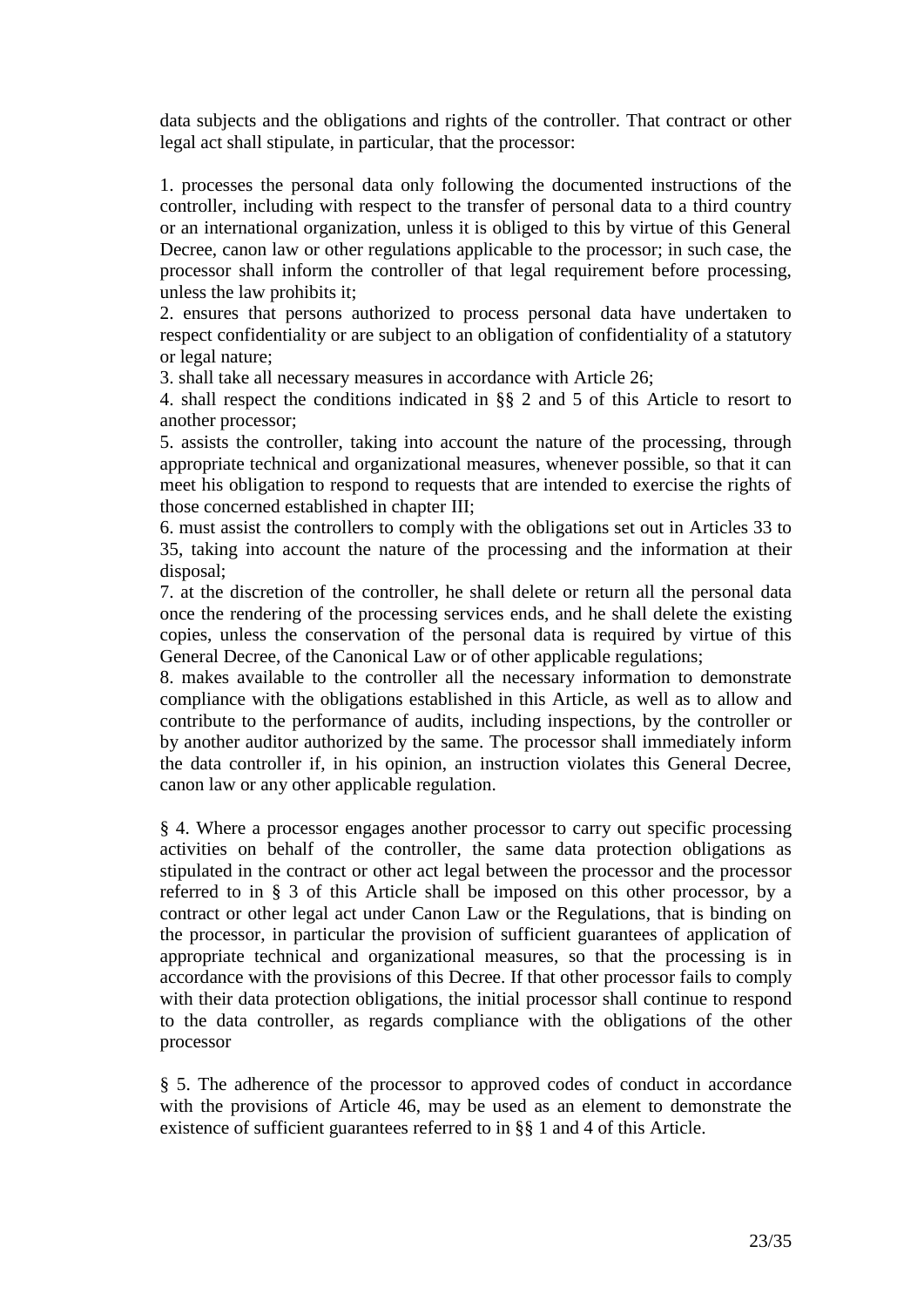§ 6. Without prejudice to an individual contract between the controller and the processor, the contract or other legal act referred to in §§ 3 and 4 of this Article may be based, in whole or in part, on the standard contractual clauses referred to in § 7 of the same Article, including when they form part of a certification granted to the processor or in charge.

§ 7. The competent Data Protection Officer may establish contractual clauses type for the issues referred to in §§ 3 to 5 of this Article.

§ 8. The contract or other legal act referred to in §§ 3 and 4 of this Article shall be in writing, including in electronic format.

§ 9. If a processor infringes the present General Decree by determining the purposes and means of the processing, the processor shall be considered to be a controller in respect of that processing.

### **Article 30. Processing under the authority of the controller or the processor**

The processor of data and any person acting under the authority the controller or of the processor, who have access to personal data shall not process those data except on instructions from the controller, unless required to do so by virtue of this General Decree, Canon Law or other applicable regulations.

# *Section 2 Obligations of the controller*

# **Article 31. Record of processing activities**

§ 1. Every controller and, where applicable, his representative, shall keep a record of the processing activities carried out under his responsibility. This register shall contain the following information:

- 1. the name and contact information of data controller and, where applicable, the joint controller, and the data protection officer;
- 2. the purposes of processing;
- 3. a description of the categories of data subjects and the categories of personal data;
- 4. the use of profiles, where applicable;
- 5. the categories of recipients to whom the personal data were communicated or will be communicated, including the recipients in third countries or international organizations;
- 6. where possible, transfers of personal data to a third country or an international organization, including the identification of such third country or international organization and, in the case of the transfers indicated in Article 41.2, the documentation of adequate guarantees;
- 7. where possible, the deadlines for the deletion of different categories of data;
- 8. whenever possible, a general description of the technical and organizational security measures referred to in Article 26.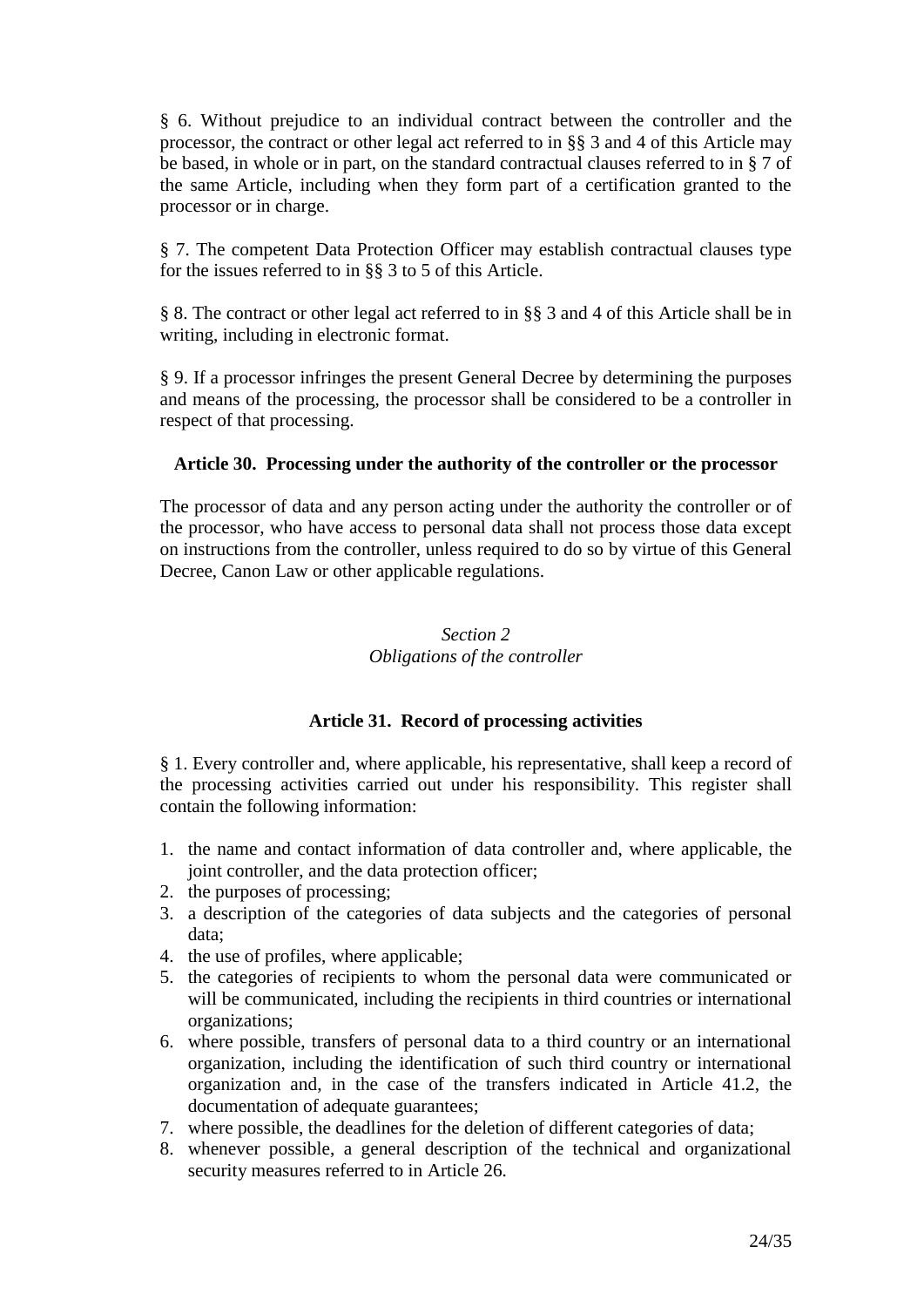§ 2. Each processor shall keep a record of all the categories of processing activities carried out on behalf of the controller which shall contain:

1. the name and contact information of the processor or those in charge and of each controller for which the processor acts, and of the data protection officer;

2. the categories of processing carried out on behalf of each controller;

3. where applicable, the transfer of personal data to a third country or international organization, including the identification of said third country or international organization and, in the case of the transfers indicated in Article 41.2, the documentation of adequate guarantees;

4. whenever possible, a general description of the technical and organizational security measures referred to in Article 26.

§ 3. The records referred to in §§ 1 and 2 of this Article shall be in writing.

§ 4. Data controller or the processor shall make the register available to the competent data protection officer and the supervisory authority on request.

§ 5. The obligations set forth in §§ 1 and 2 of this Article shall not apply to any company or organization employing less than 250 persons, unless the processing performed may entail a risk to the rights and freedoms of the interested parties, is not occasional, or includes special categories of personal data indicated in Article 11, or personal data relating to convictions and criminal offenses refers to Article 12.

# **Article 32. Cooperation with the supervisory authority and the Data Protection Officer**

The controller and the processor shall cooperate with the supervisory authority as well as with the competent Data Protection Officer/s, upon request and, always, under the coordination of the designated Lead Data Protection Officer/s of the Archdiocese of Malta.

# **Article 33. Notification of a personal data breach to the supervisory authority**

§ 1. In case of a personal data breach, the controller shall notify the competent supervisory authority, through the relevant Data Protection Officer and the Archdiocese of Malta, without undue delay and, where feasible, not later tan 72 hours after having become aware of it, unless the personal data breach is unlikely to result in a risk to the rights and freedoms of natural persons. Where the notification to the supervisory authority is not made within 72 hours, itmust include the reasons for the delay.

§ 2. The data processor shall notify the controller without undue delay after becoming aware of a personal data breach.

§ 3. The notification referred to in § 1 of this Article shall, at least: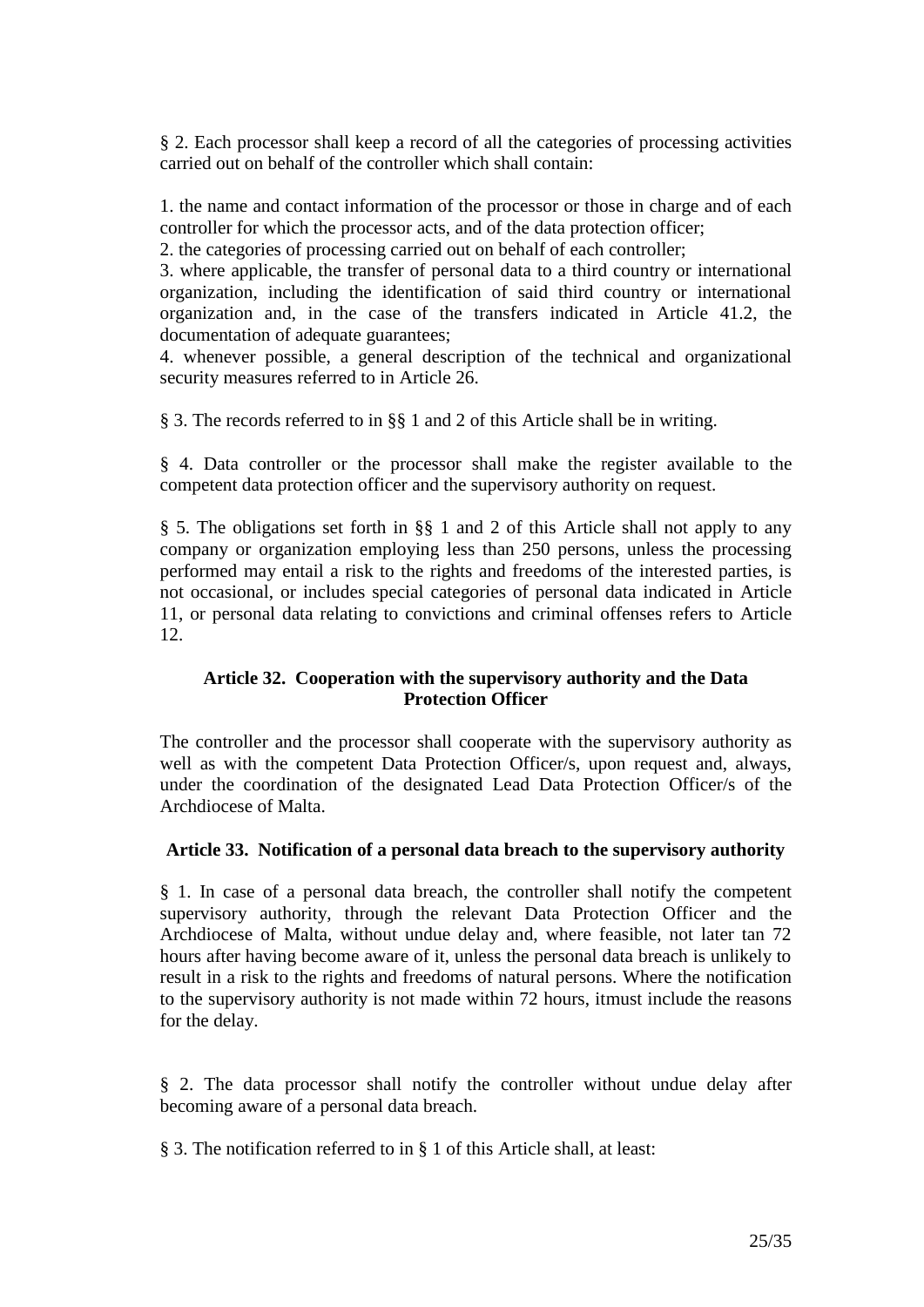- 1. describe the nature of the personal data breach, including, where possible, the categories and approximate number of data subjects affected, as well as the categories and approximate number of personal data records affected;
- 2. communicate the name and contact details of the data protection officer;
- 3. describe the likely consequences of the personal data breach;
- 4. describe the measures adopted or proposed by the data controller to remedy the breach of the security of personal data, including, if applicable, the measures adopted to mitigate the possible negative effects.
- 5. The information shall be provided gradually and without undue delay, when it is not possible to provide it at the same time.
- 6. The controller shall document any breach of the security of personal data, including the facts related to it, its effects and the corrective measures adopted. This documentation shall allow the control authority to verify compliance with the provisions of this Article.

### **Article 34. Communication of a personal data breach to the data subject**

§ 1. When the personal data break is likely to result in a high risk to the rights and freedoms of natural persons, the controller shall communicate the personal data breach to the data subject without delay.

§ 2. The communication to the data subject contemplated in § 1 of this Article shall describe in clear and simple language the nature of the personal data breach and shall contain at least the information as well as the measures referred to in the Article 33 § 3.2-4.

§ 3. The communication to the data subject referred to in § 1 shall not be necessary if one of the following conditions is met:

1. that the data controller has adopted appropriate technical and organizational protection measures, and these measures have been applied to the personal data affected by the breach, particularly those encryption measures, which render the personal data unintelligible to anyone who does not have authorization to access them;

2. that data controller has taken further steps aimed at reducing, as far as possible, the high risk to the rights and freedoms of the data subject, referred to in § 1 of this Article;

3. it would involve disproportionate effort. In such case, there shall instead be a public communication or similar measure whereby the data subjects are informed in an equally effective manner.

§ 4. When the processor has not yet informed the data subject of the violation of the security of the personal data, the supervisory authority, once considered the likelihood that such a violation entails a high risk, may require it to do so or may decide that any of the conditions mentioned in § 3 of this Article is met.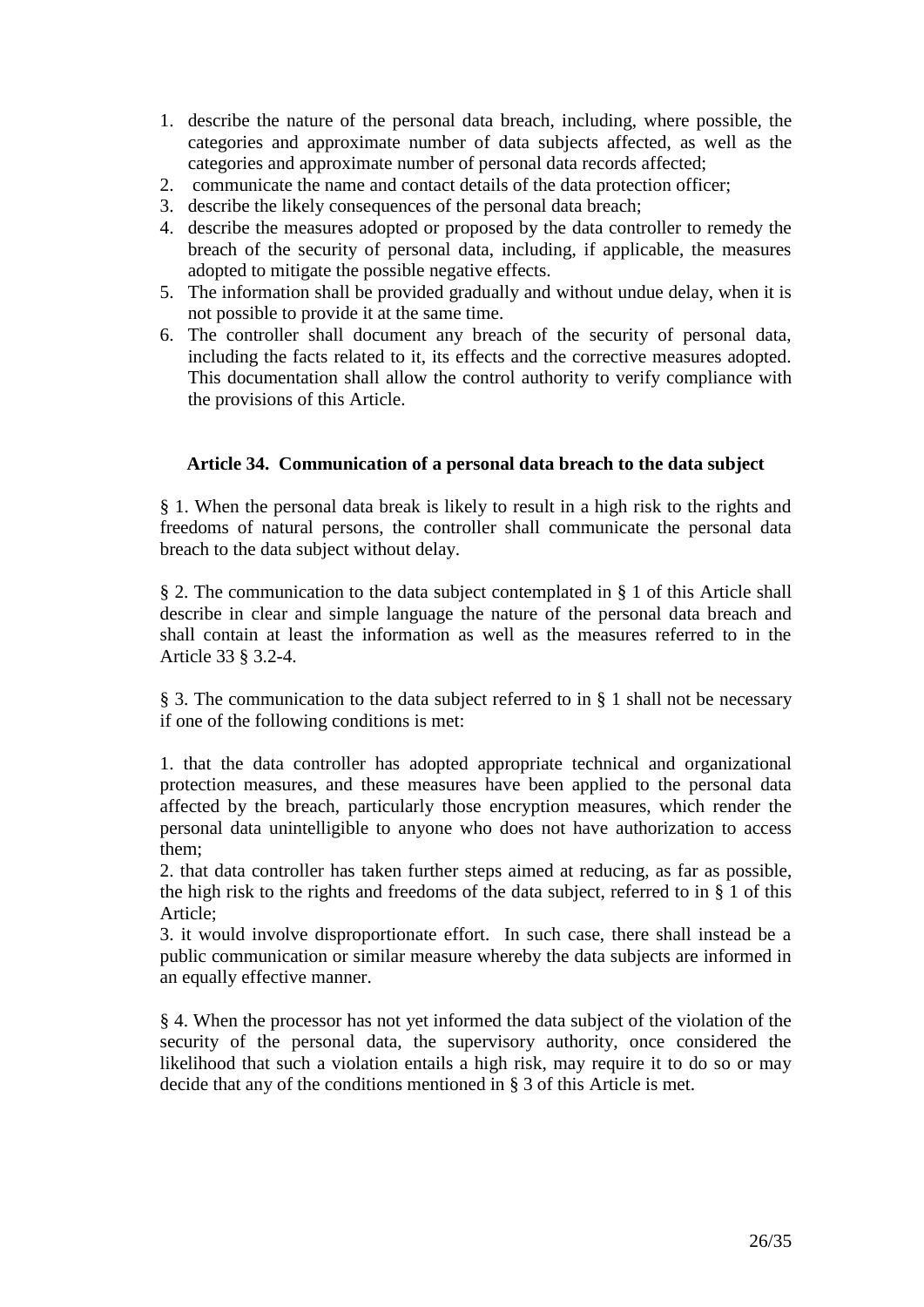### **Article 35. Data protection impact assessment and prior consultation**

§ 1. Where a type of processing in particular using new technologies and taking in to account the nature, scope, context, and purposes of the processing, is likely to result in a high risk to the rights and freedoms of natural persons, the controller shall prior to the processing carry out an assessment of the impact of the envisaged processing operations on the protection of personal data. A single assessmnet may address a set of similar processing operations that present similar high risks.

§ 2. The controller shall seek the advice of the data protection officer, where designated, when carrying out a data protection impact assessment.

§ 3. The controller can ask the Data Protection Officer of the Archdiocese of Malta, about the appropriateness of consulting the control authority.

§ 4. The relative data protection impact assessment referred to in § 1 of this Article shall be required in case of:

- 1. systematic and exhaustive evaluation of personal aspects of natural persons, based on an automated processing, such as profiling, and on the basis of which decisions are taken that produce legal effects for natural persons or that significantly affect them in a similar way;
- 2. large-scale processing of the special categories of data referred to in Article 11, or of personal data relating to convictions and criminal offenses, referred to in Article 12; and
- 3. large-scale systematic observation of a public access area.

§ 5. The Data Protection Officers may also, within their area of competence, establish and publish the list of types of processing that require data protection impact assessment.

§ 6. The Data Protection Officers shall coordinate, within their scope of competence, and through the Data Protection Officer of the Archdiocese, the lists of the types of processing that require data protection impact assessment.

§ 7. The impact assessment shall contain at least:

- 1. a systematic description of the planned processing operations and their purposes, including, where applicable, the legitimate interest pursued by the controller;
- 2. an assessment of the necessity and proportionality of processing operations with respect to their purpose;
- 3. an assessment of the risks to the rights and freedoms of the interested parties in accordance with § 1 of this Article; and
- 4. the measures provided to address the risks, including guarantees, security measures and mechanisms that guarantee the protection of personal data, as well as measures to demonstrate compliance with this General Decree, taking into account the legitimate rights and interests of the interested parties and other affected people.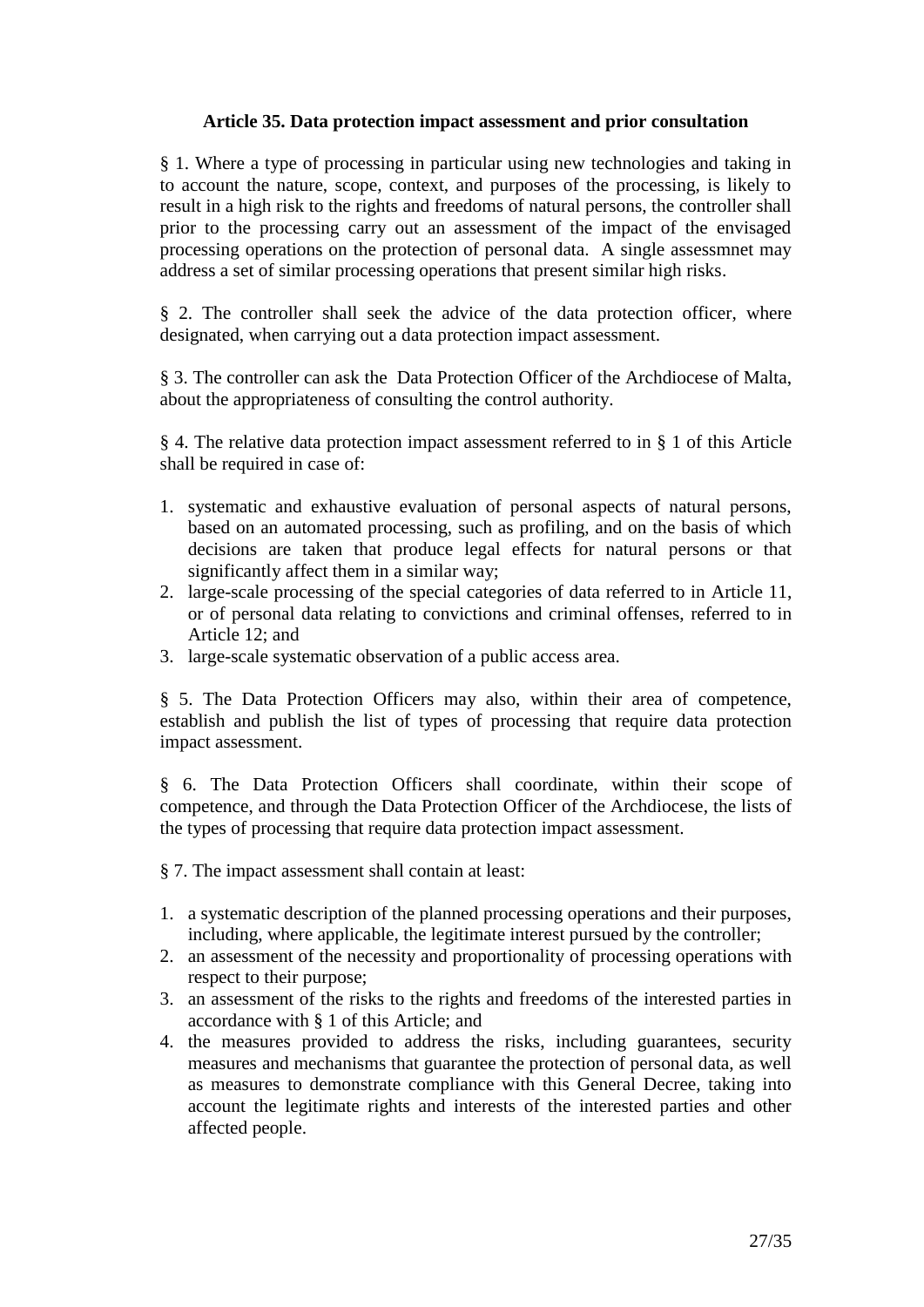§ 8. The compliance with the codes of conduct, referred to in Article 46, by the controllers or processors, shall be duly taken into account when evaluating the repercussions of the processing operations carried out by those controllers or processors, in particular for purposes of the data protection impact assessment.

§ 9. The data controller shall obtain, as applicable, the opinion of the data subjects or their representatives in relation to the planned processing, without prejudice to the protection of ecclesiastical interests or of the security of the processing operations.

§ 10. When the processing in accordance with Article 6 § 1.4 or 6, has its legal basis in this General Decree, in canon law or in other regulations that apply to data controller, §§ 1 to 7 shall not be applicable, unless the rule containing the obligation establishes the need to proceed with such an assessment prior to the processing activities.

§ 11. The controller shall review to assess if processing is performed in accordance with the data protection impact assessment at least when there is a change of the risk represented by processing operations.

§ 12. The processor, through the Data Protection Officer of the Archdiocese of Malta, shall consult the supervisory authority before proceeding to the processing, where a data protection impact assessment under this Article indicates that the processing would result in a high risk in the absence of measures taken by the controller to mitigate that risk.

# *Section 3 Data Protection Officer*

# **Article 36. Designation of data protection officer**

§ 1. An officer for Data Protection shall be appointed by:

1. The Diocese of Gozo;

2. The entities mentioned in Article 3, of a canonical public nature;

3. The entities cited in Article 3, of a private canonical nature, in cases where it is mandatory.

§ 2. The Data Protection Officer referred to in § 1 of this Article, shall act within the competence of the entity that appoints him.

§ 3. The scope of competence of the Data Protection Officers referred to in § 1.2 of this Article, shall be that of the entity that has appointed them, without prejudice to the powers of the Data Protection Officers referred to in paragraphs 1 thereof.

§ 4. Data Protection Officers shall be appointed:

1. In the Diocese Church, the Moderator of Curia, according to canon 473 § 2 and in accordance with the Code of Canon Law, or the person designated by the competent ecclesiastical authority, must meet at least the requirements of the following point.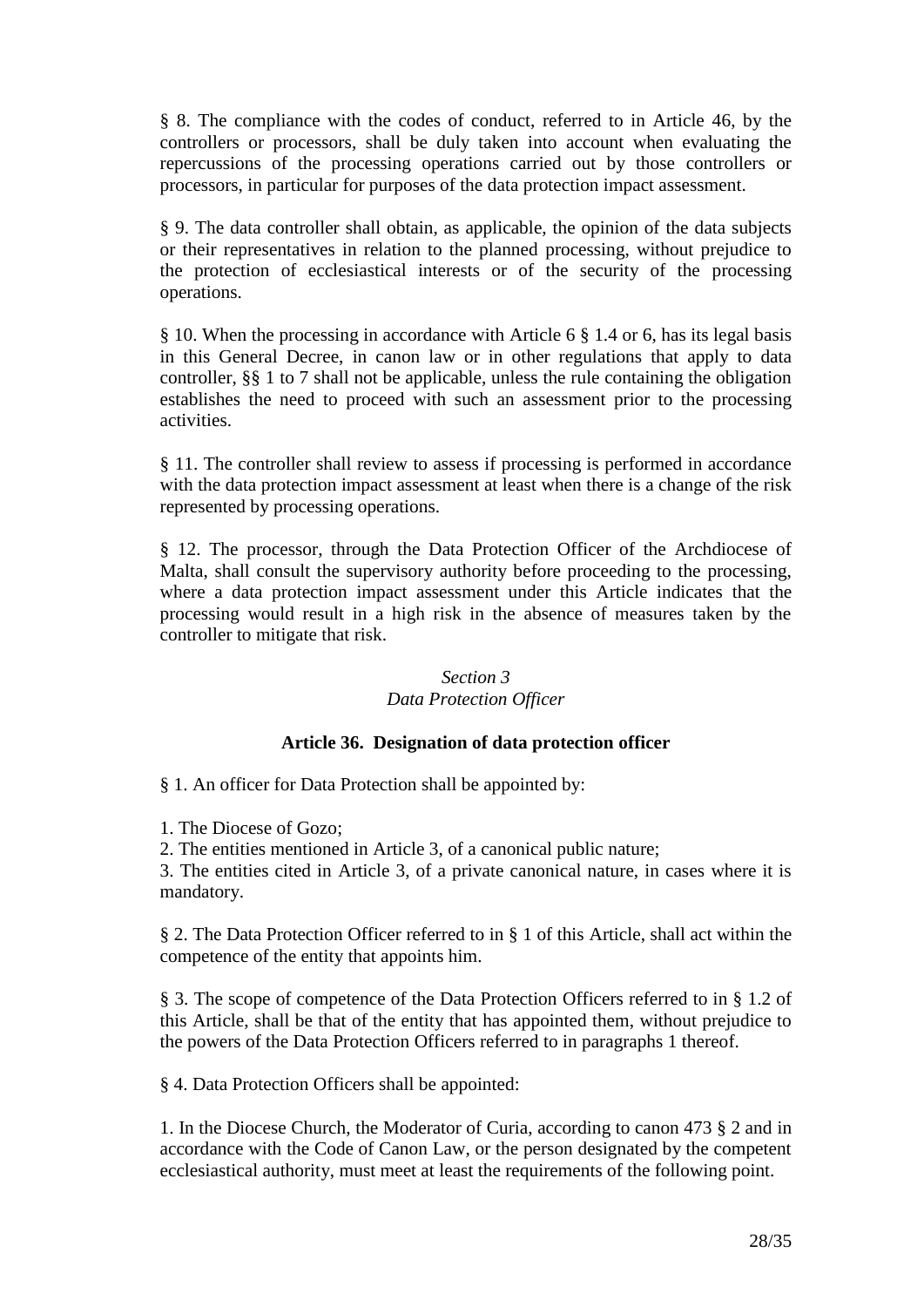2. In the entities of § 1.2 of this Article, the data protection officer shall be designated on the basis of professional qualities and, in particular, expert knowledge of data protection law and practices.

§ 5. In the entities of § 1.3 of this Article, the person designated by the entity itself, communicating the name of the appointee to the competent ecclesiastical authority.

§ 6. The competent ecclesiastical authority shall provide, where applicable, the designated Data Protection Officer, the means for their formation in the matter as well as the due advice of professionals with specialized knowledge of the Law and in terms of data protection.

§ 7. The Data Protection Officer cannot be responsible for any area in terms of data protection.

§ 8. The controller or the processor shall publish the contact data of the data protection officer and shall communicate them to the supervisory authority.

§ 9. A single Data Protection Officer can be appointed for the entities of §§ 1.2 and 3, when authorized by the competent ecclesiastical authority.

# **Article 37. Position of data protection officer**

§ 1. The controller shall ensure that the data protection officer is involved properly and in a timely manner in all issues relating to the protection of personal data.

§ 2. The Data controller shall support the data protection officer in the performance of the functions mentioned in Article 38, providing the necessary resources for the performance of those functions and access to personal data, as well as to the processing operations, and to maintain his or her expert knowledge.

§ 3. The controller shall ensure that the data protection officer does not receive any instructions that prevent him from performing his duties. The Data Protection Officer cannot be dismissed or be punished for performing his duties and shall report directly to the highest hierarchical level of the controller.

§ 4. The data protection officer shall be obliged to maintain secrecy or confidentiality with regard to the performance of his duties.

§ 5. The data protection officer may perform other functions and tasks. The data controller shall ensure that these functions and tasks do not result in a conflict of interest and are not so extensive as to prevent him from fulfilling his obligations under this General Decree or other norms of Canon Law.

§ 6. The data subjects may make contact with the data protection officer in relation to all matters relating to the processing of their personal data and the exercise of their rights, under the present General Decree, at any time and, in any case, before going to the independent supervisory authority.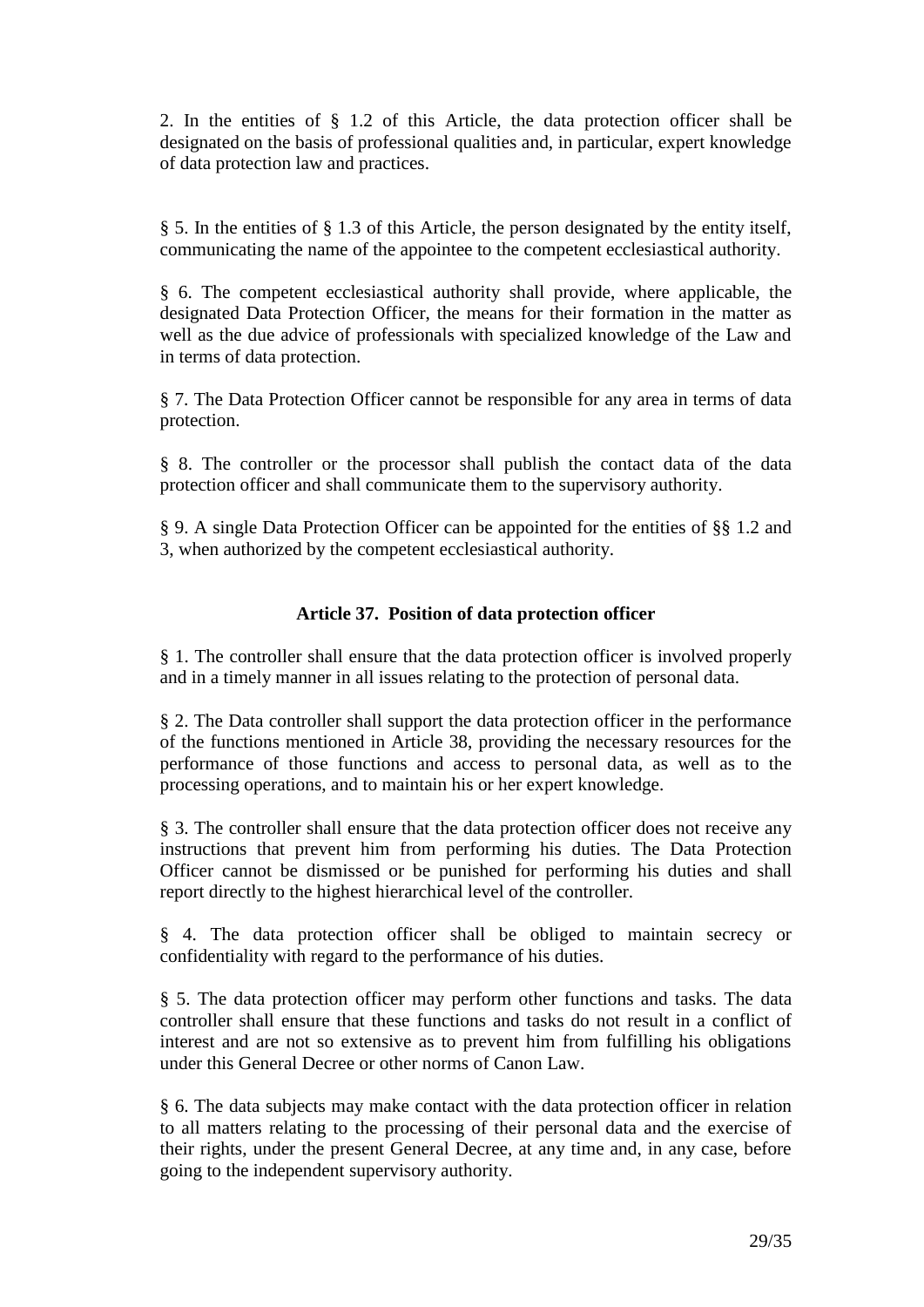### **Article 38. Tasks of the data protection officer**

- § 1. The data protection officer shall have at least the following tasks:
- 1. to inform and advise the controller, the processor and the employees that carry out data processing within the scope of their respective competence;
- 2. to monitor compliance with this General Decree and other applicable personal data protection regulations, as well as the policies of data controller or the data processor in charge of personal data protection, including assignment of responsibilities, awareness-raising and training of personnel involved in the processing operations, and the related audits;
- 3. to provide the advice where requested as regards the data protection impact assessment and supervise its application in accordance with Article 35;
- 4. to cooperate with the supervisory authority through the Data Protection Officer of the Archdiocese of Malta, which shall act as the contact point of the supervisory authority for matters relating to the processing, including the prior consultation referred to in Article 35, and perform consultations, where appropriate, on any other matter;
- 5. Other functions as established in this General Decree.

§ 2. The data protection delegate shall in the performance of his/her duties have due regard to the risk associated with the processing operations, taking into account the nature, scope, context and purposes of the processing.

### **Chapter V**

#### **Transfer of personal data to third countries or international organizations**

### **Article 39. General principles**

Any transfer of personal data which are undergoing processing or are intended for processing after transfer to a third country or to an international organisation shall take place only if, subject to the other provisions of, the present General Decree, the conditions laid down in this chapter are complied with by controller and the processor, including those related to the subsequent transfers of personal data from the third country or international organization to another third country or another international organization. Transfers of personal data between ecclesiastical authorities shall not be considered transfers of personal data to third countries or international organizations.

The Catholic Church and its entities, according to art. 3.1 of this General Decree, enjoy the freedom to maintain relations and communicate with the Holy See, the Episcopal Conferences, the particular Churches, as well as between them and with other communities, institutions, organizations and individuals, in Malta or in a third country; no provision of this General Decree can be interpreted in a manner that significantly limits this freedom.

#### **Article 40. Transfers on the basis of an adequacy decision**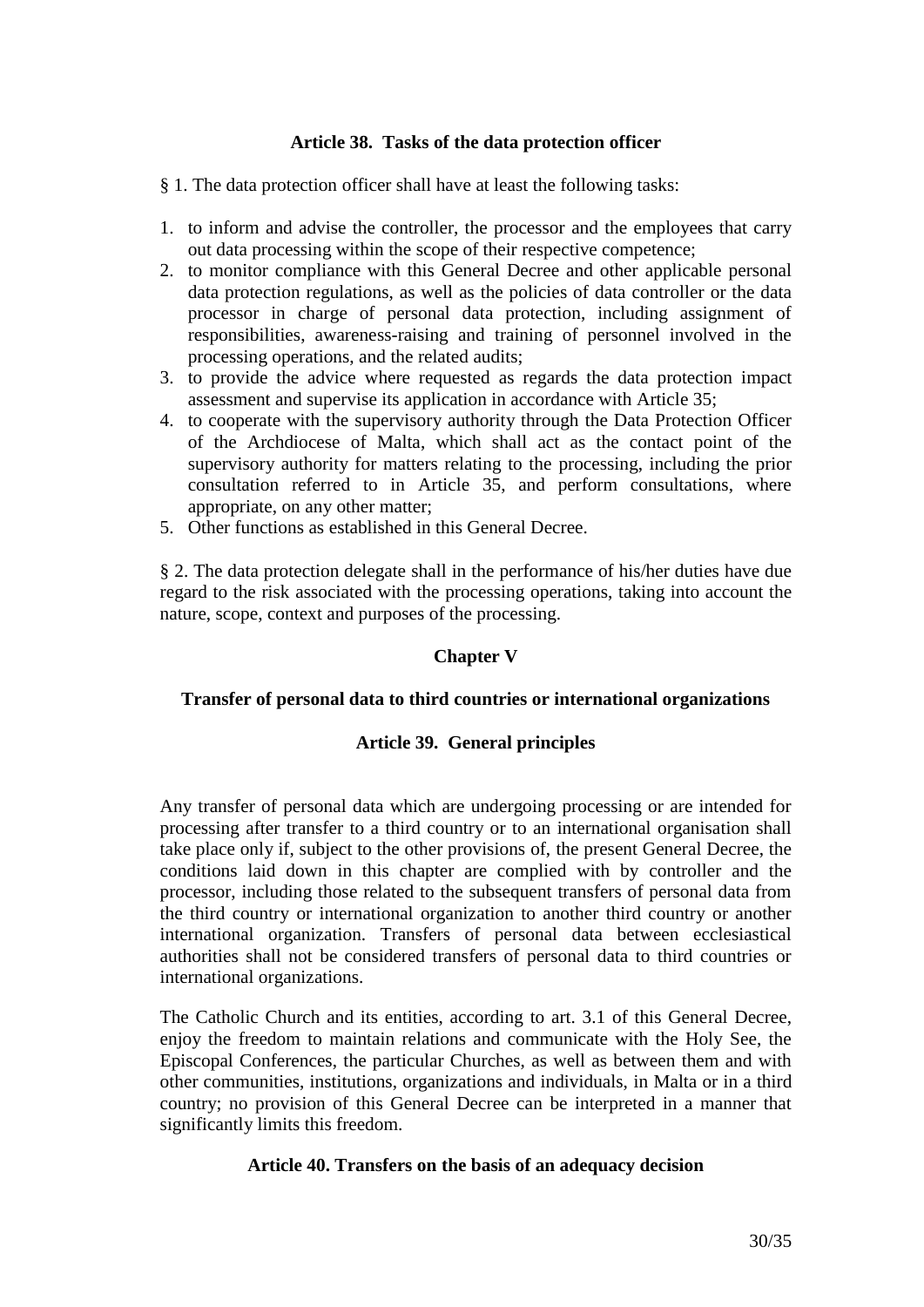§ 1. A transfer of personal data to a third country or international organization may be carried out if, according to the opinion of the Data Protection Officer of the Archdiocese of Malta, there is a guarantee of an adequate level of protection.

§ 2. If a decision on adequacy is not available by virtue of the foregoing, personal data may be transferred if:

1. a legally binding instrument establishes adequate safeguards for the protection of personal data, or

2. The data controller, having evaluated all the circumstances involved in the transfer, can assume that there are adequate safeguards for the protection of personal data and so documents it.

# **Article 41. Exceptions**

In the absence of the requirements of the previous paragraph, transfers of personal data to a third country or international organization shall only be carried out if one of the following conditions is met:

- 1. that the data subject has explicitly given his consent to the proposed transfer, after having been informed of the possible risks, if any;
- 2. that the transfer is necessary for the execution of a contract between the data subject and the data controller or for the execution of pre-contractual measures adopted at the request of the data subject;
- 3. that the transfer is necessary for the execution of a contract, in the interest of the data subject, between the data controller and another natural or legal person;
- 4. that the transfer is necessary according to the juridical order of the Catholic Church.
- 5. that the transfer is necessary for the formulation, exercise or defense of claims;
- 6. that the transfer is necessary to protect the vital interests of the data subject or of other persons, when the data subject is physically or legally incapable of giving his or her consent.

# **Chapter VI**

# **Data Protection Supervisory Authority**

# **Article 42. Data protection Supervisory Authority**

§ 1. The Catholic Church in Malta/Gozo reserves the right to establish, in the future, in accordance with the regulations in force, a specific independent supervisory authority.

§ 2. Any communication between the entities referred to in Article 3 of this General Decree and the competent Supervisory Authority must necessarily be carried out through the Data Protection Officer of the Archdiocese of Malta.

# **Chapter VI**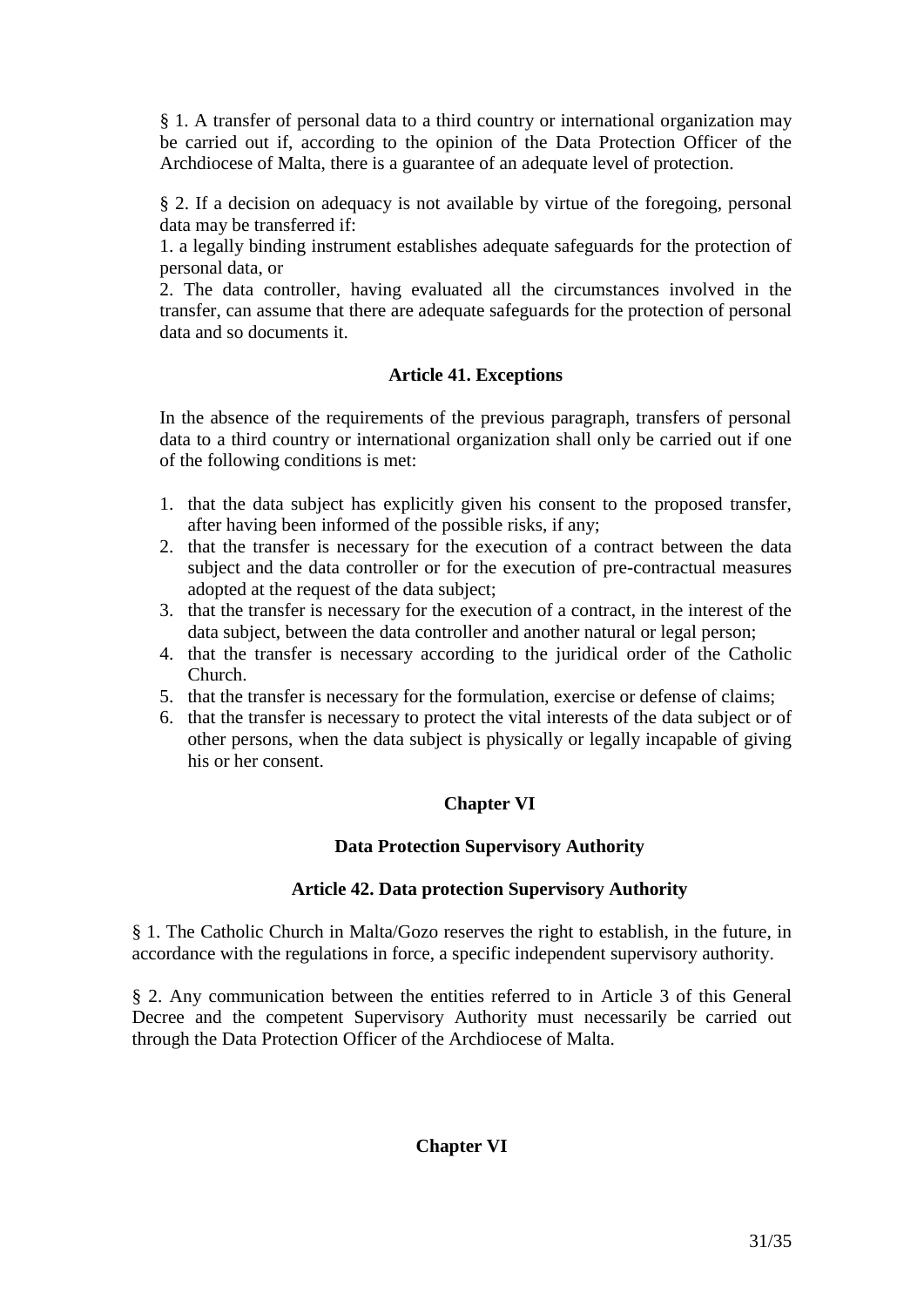### **Other provisions**

### **Article 43. Video surveillance**

§ 1. The observation of public access spaces with video surveillance devices shall be allowed for reasons of security, of heritage conservation, where there is a relevant interest, or where it is established by an ecclesiastical authority or a specifically applicable norm.

§ 2. The fact of the video surveillance, and the name of the data controller, must be identifiable by means of appropriate signs, except where such publicity impedes the legitimate objective pursued with the measure or involves a disproportionate effort.

§ 3. Storage or use of the data collected in accordance with § 1 of this Article is allowed, in so far as this is necessary for the achievement of the objective pursued, and provided there is no indication that the interests of the data subjects should prevail. If the data collected by video surveillance refers to a specific person, he/she must be notified in accordance with Articles 15 and 16.5. The data should be deleted immediately when it is no longer necessary to achieve the objective, or if the protected interests of the data subjects prevent further storage.

### **Article 44. Processing of data in the workplace**

The personal data of an employee, including data on religious affiliation, religious beliefs and fiduciary duties, may be processed for employment purposes, for the performance of the employment contract. These may include compliance with legal obligations or obligations derived from the collective agreement, the management, planning and organization of work, equality and diversity in the workplace, health and safety at work, protection of the assets of employees or clients, as well as for the exercise and enjoyment, individually or collectively, of the rights and benefits related to employment, and effects of the termination of the employment relationship.

# **Article 45. Parochial Registers concerning the Sacraments**

The Registers concerning the Sacraments are governed by the norms of Canon Law.

### **Article 46. Codes of conduct**

§ 1. The Archbishop may approve models of Codes of Conduct to be applied in terms of data protection, which, without prejudice to other contents, shall contain the regulation of out-of-court procedures and other procedures for the resolution of conflicts, that allow to resolve the controversies related to the processing between controller and the data subjects.

§ 2. The Data Protection Officer shall promote the elaboration of codes of conduct according to the models mentioned in § 1 of this Article, which, in any case, shall be destined to contribute to the correct application of this General Decree.

§ 3. The codes of conduct referred to in § 2 of this Article, shall be approved, modified and suppressed by the competent ecclesiastical authorities, following a report from the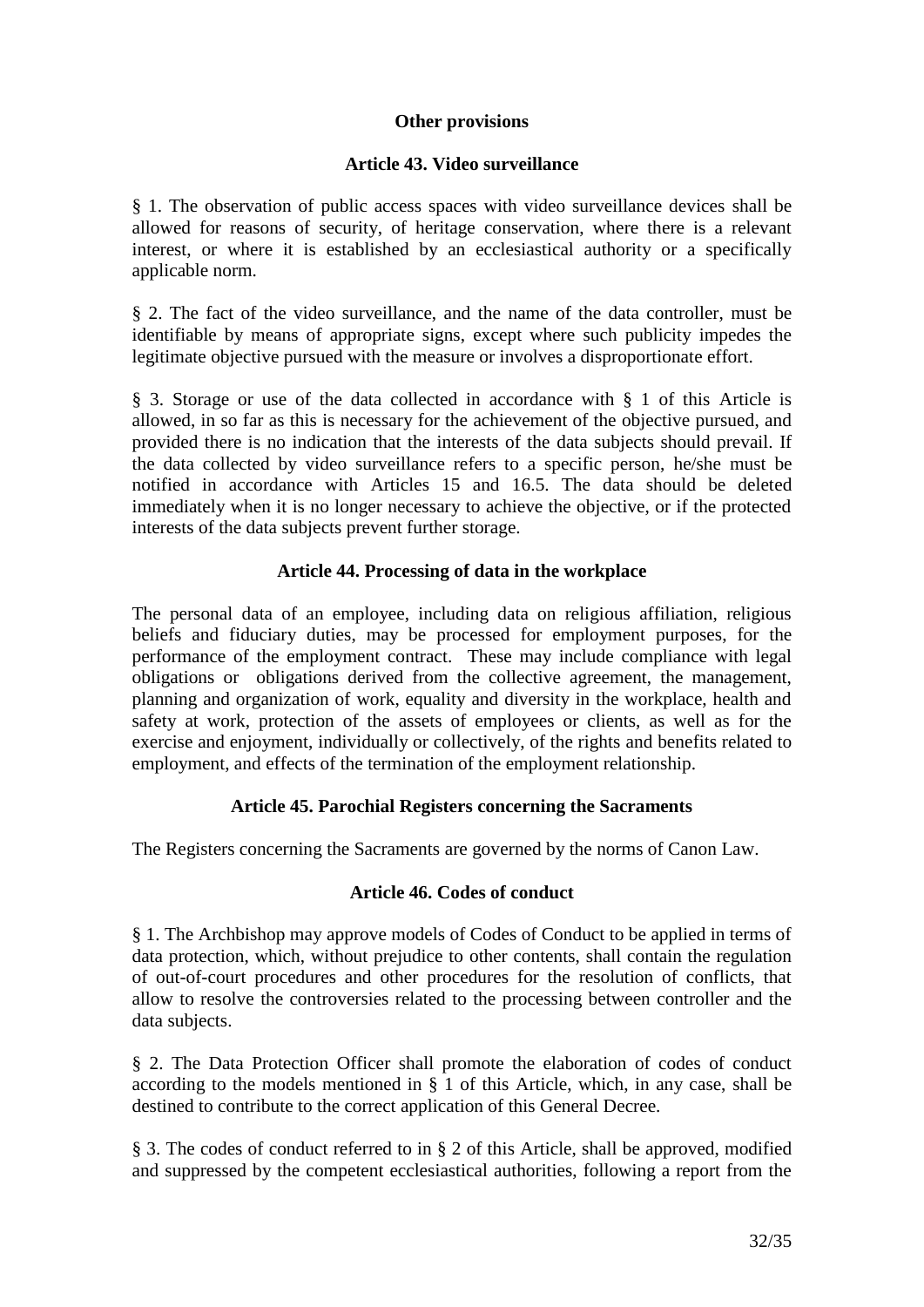Data Protection Officer of the Archdiocese, and shall be mandatory for the controllers to whom they are addressed.

§ 4. Supervision of compliance with a code of conduct shall correspond to the competent Data Protection Officer.

§ 5. The draft code or its modification or extension may be presented, for the applicable purposes, and always through the Data Protection Officer of the Archdiocese of Malta, to the competent supervisory authority.

#### **Article 47. Regulatory development**

The Bishop and, where applicable, the different ecclesiastical authorities with canonical legislative power referred to in Article 3 of this General Decree, in relation to canons 131 and 135 §§ 1-2 CIC, may dictate further regulations, but are to ensure proper legal uniformity with this General Decree

# **Article 48. Entry into Force**

This General Decree, shall enter into force on May 21, 2018 in accordance with Canons 455 § 4 and 8 § 2 CIC.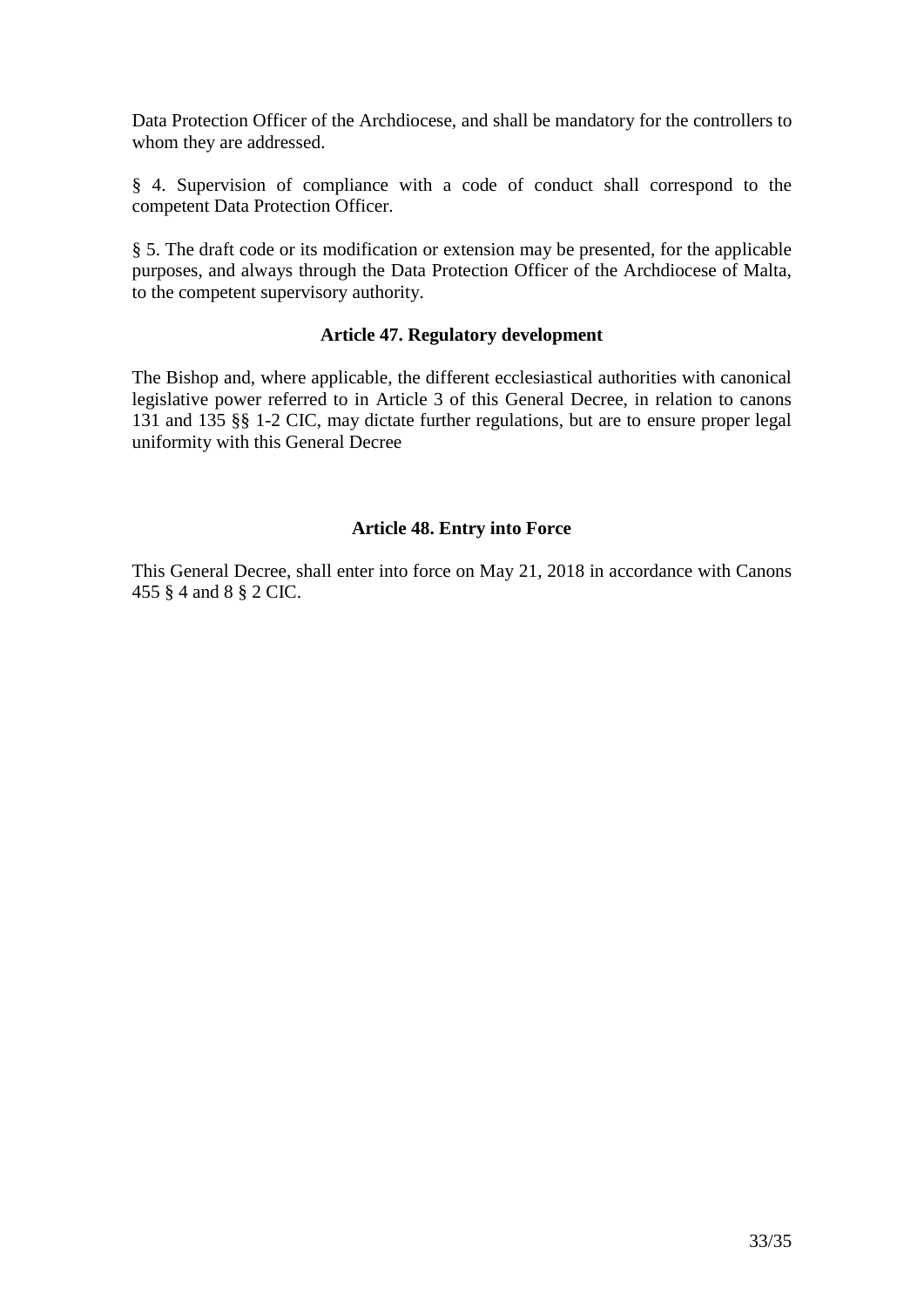Index Preamble Chapter 1. General provisions

Article 1. Objective

Article 2. Scope of material application

Article 3. Scope of organizational application

Article 4. Definitions

Chapter II. Principles

Article 5. Secrecy of data

Article 6. Lawfulness of the processing of personal data

Article 7. Conditions for the processing of personal data

Article 8. Consent

Article 9. Communication between ecclesiastical entities or ecclesiastical authorities

Article 10. Disclosure to non-ecclesiastical or public authorities

Article 11. Processing of special categories of personal data

Article 12. Processing of personal data relating to convictions and criminal offenses

Article 13. Processing that does not require identification

Chapter III. Obligations of the controller's information and rights of the data subject

Section 1. Obligations of the controller's information

Article 14. Transparency of the information and procedures for exercising the rights of the data subject

Article 15. Information that should be provided when the data is obtained from the data subject

Article 16. Information to be provided when the personal data has not been obtained from the data subject

Section 2. Rights of the data subject

Article 17. Right of access of the data subject

Article 18. Right of rectification

Article 19. Right of withdrawal of consent

Article 20. Right to restriction of processing

Article 21. Obligation to notify regarding rectification or deletion of personal data or

restriction of processing

Article 22. Right to data portability

Article 23. Right of object

Article 24. Individual automated decisions, including profiling

Article 25. Provisions common to the rights of the data subject

Chapter IV. Data Controllers and Processors

Section 1. Technology and organization; work processing

Article 26. Technical and organizational measures

Article 27. Design and default configurations

Article 28. Joint controllers

Article 29. Processors

Article 30. Processing under the authority of data controller or the processor